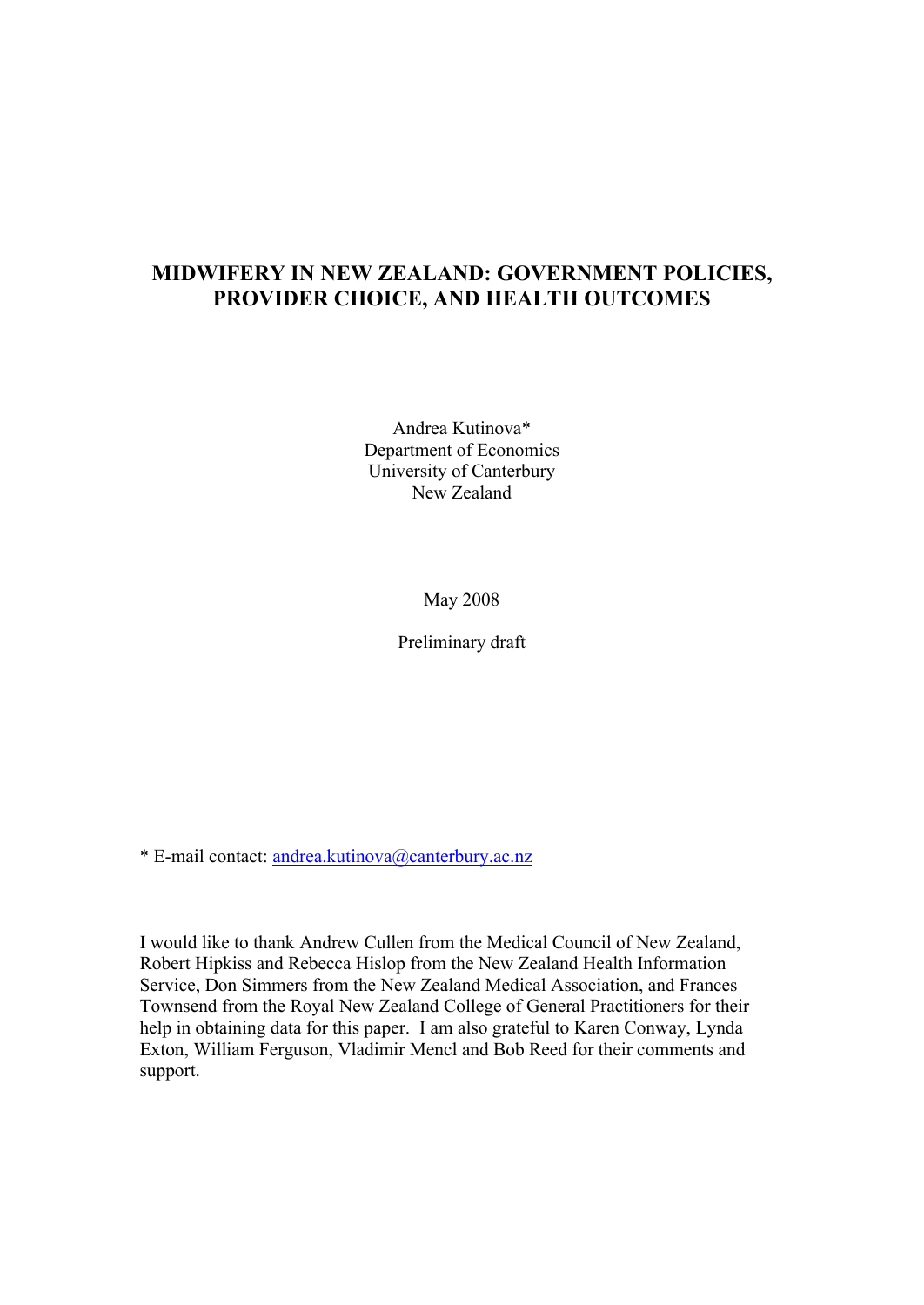## **Abstract**

In New Zealand, about 80% of deliveries are fully taken care of by a midwife. This is at least partly due to government policies of the 1990's financially favouring midwives. Following a series of reforms, a lead maternity carer (LMC) system was introduced in 1996. Under this system, each pregnant woman receives a fixed-dollar voucher from the government and chooses an LMC for her pregnancy and delivery: a midwife, a general practitioner (GP), or a specialist.

This paper investigates the health care labour market changes following the introduction of LMCs (using data from 1998-2004) and evaluates the impact on birth outcomes (in 2003-2006). Importantly, the data identifies the LMC *at first registration*, i.e., the carer selected at the beginning of pregnancy. This is analogous to the intent-to-treat approach and removes much of the non-random selection in provider choice. Any remaining endogeneity is addressed in instrumental variable analyses.

The findings indicate that the reforms of the 1990s lead to an increase in the number of direct-entry midwives and a reduction in the number of GPs providing maternity care. Controlling for observable individual and regional characteristics, GPs have a significantly greater percentage of very low birth weight babies but a lower neonatal mortality rate. When selection of LMCs along unobservable characteristics is controlled for, the GPs' detrimental effects disappear but the beneficial effects in terms of reduced neonatal deaths persist. Given New Zealand's social, economic, and demographic characteristics, lessons learned from the local natural experiment are applicable far beyond the region.

JEL code: I18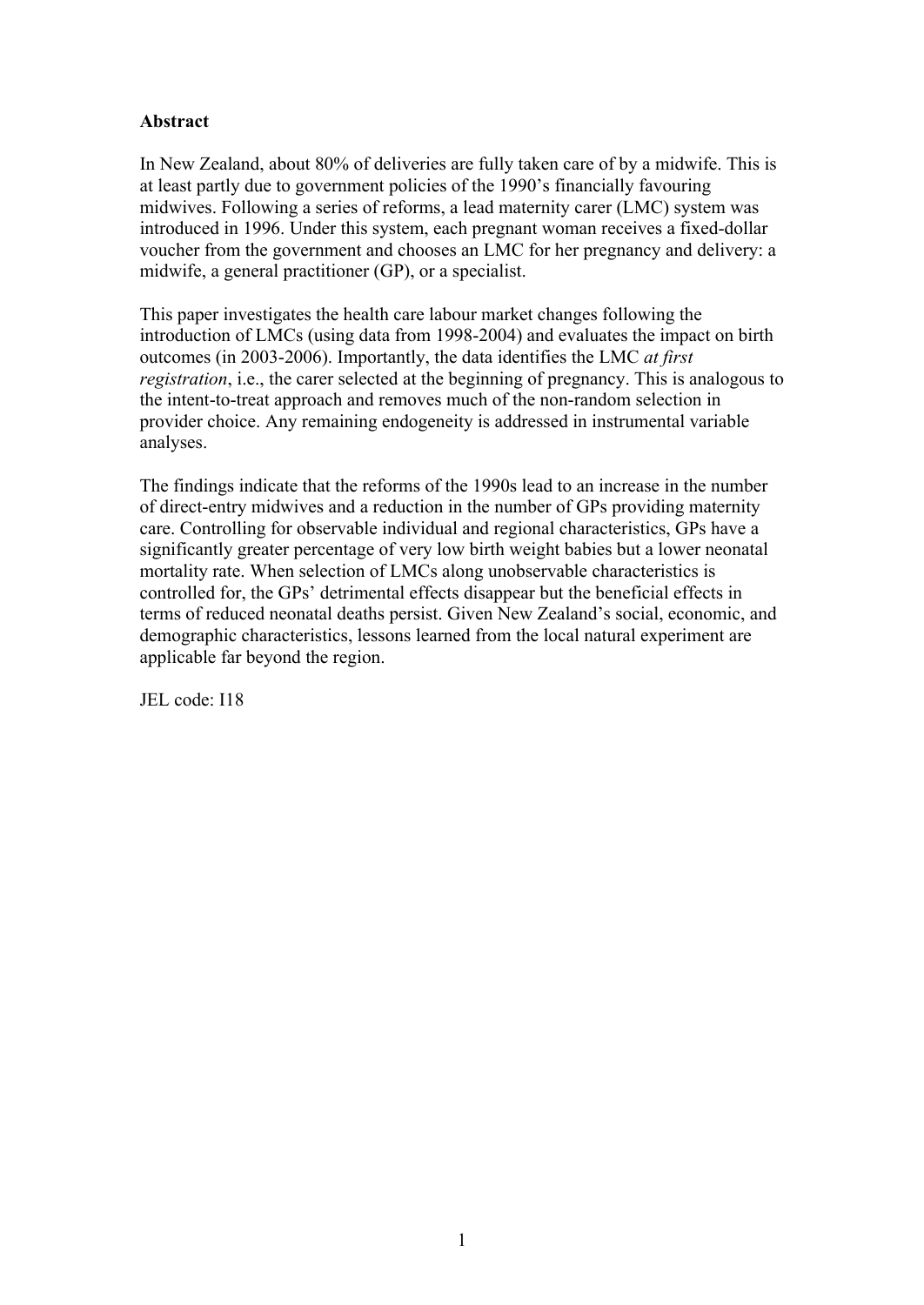#### 1. **Background**

In New Zealand, about 80% of deliveries are currently fully taken care of by a midwife. This outcome is at least partly due to government policies of the 1990's which started financially favouring midwives. In particular, in 1990, the government passed the Nurses Amendment Act which permitted independent midwifery practice (previously, supervision by a doctor had been required) and set reimbursement for midwifery services at the same level as for general practice  $(GP)$  services<sup>1</sup>. The rhetoric was mostly feministic. For example, Guilliland (1999) writes: "[…] giving midwives, general practitioners and obstetricians equal status in the provision of services around childbirth was a major triumph for women in general and the women dominant profession of midwifery. […] New Zealand has seen the triumphant, if often difficult, re-emergence of a women's profession on its own merits and provides a role model for other countries in their fight against gender inequities."

In 1995, direct-entry midwifery courses not requiring a nursing background were introduced and started offering a 'Bachelor of Midwifery' degree. Finally, in 1996, a lead maternity carer (LMC) system was established. Under this system, each pregnant woman essentially receives a fixed-dollar voucher from the government and chooses a lead maternity carer for her pregnancy and delivery: a midwife, a general practitioner, or a specialist obstetrician. Midwives and general practitioners are not allowed to charge an extra fee while an obstetrician can charge between NZ\$300 and NZ\$2,000 to women who do not have a referral for complications (Guilliland 1999). An LMC is supposed to be selected at the beginning of pregnancy (but can later be changed) and plays an important role in the prenatal period as well as at delivery and

 $1$  At NZ\$120/hour initially which was later reduced to NZ\$90/hour.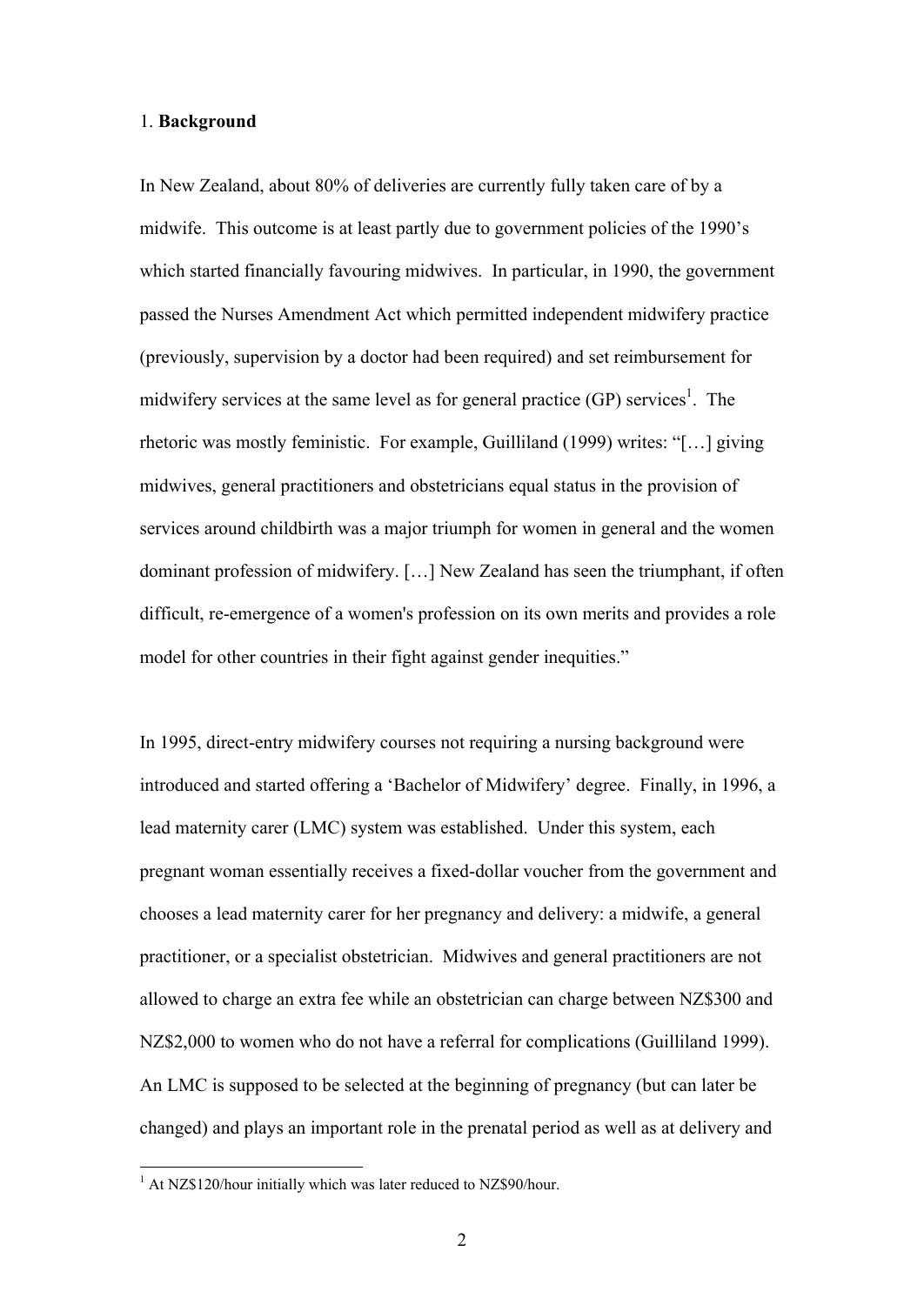in the postpartum period of up to four weeks: "A Lead Maternity Carer or LMC is chosen by the woman and is responsible for assessing her needs, planning her care with her and for ensuring the provision of services she might need during her pregnancy and birth. The LMC is also expected to be fully involved in her care throughout this time." (Cole 2007) While a woman can select 'shared care' and use multiple providers, she has to nominate one of them as her LMC and this person is expected to provide the majority of care as well as to coordinate care provided by the others. (Cole 2007) Also, the primary LMC holds the voucher/fixed budget for each pregnancy and has to decide how to subcontract individual tasks if shared care is selected. (RNZCGP 2005)

The above changes to the maternity services provision have caused a heated debate in New Zealand. Proponents view the new policies as a welcomed move away from 'medicalization' of childbirth towards its 'humanization' and often contrast the new system in New Zealand with systems in other developed countries, particularly the United States. (Guilliland 1999; Page 2001; Carr 2004) Others acknowledge a lack of solid evidence on the health effects of the new policies but point to generally improving pregnancy outcomes. (English in Smith 1998; HFA 2000) Opponents of the reforms argue that government financing is unjustifiably skewed in favour of midwives and point to the exodus of general practitioners from maternity care. (NZGPA 1997; Perry 1998; The National Health Committee 1999; RNZCGP 1999; Hill 2002; RNZCGP 2002; Bassett 2005; Roy 2005; Fitchett 2006; Simmers 2006; Douglas 2006, 2007) They also caution that there is no evidence on the effects of the new policies on pregnancy outcomes and fear these may be adversely affected. (Ferguson 1998; The National Health Committee 1999; RNZCGP 1999; Ferguson in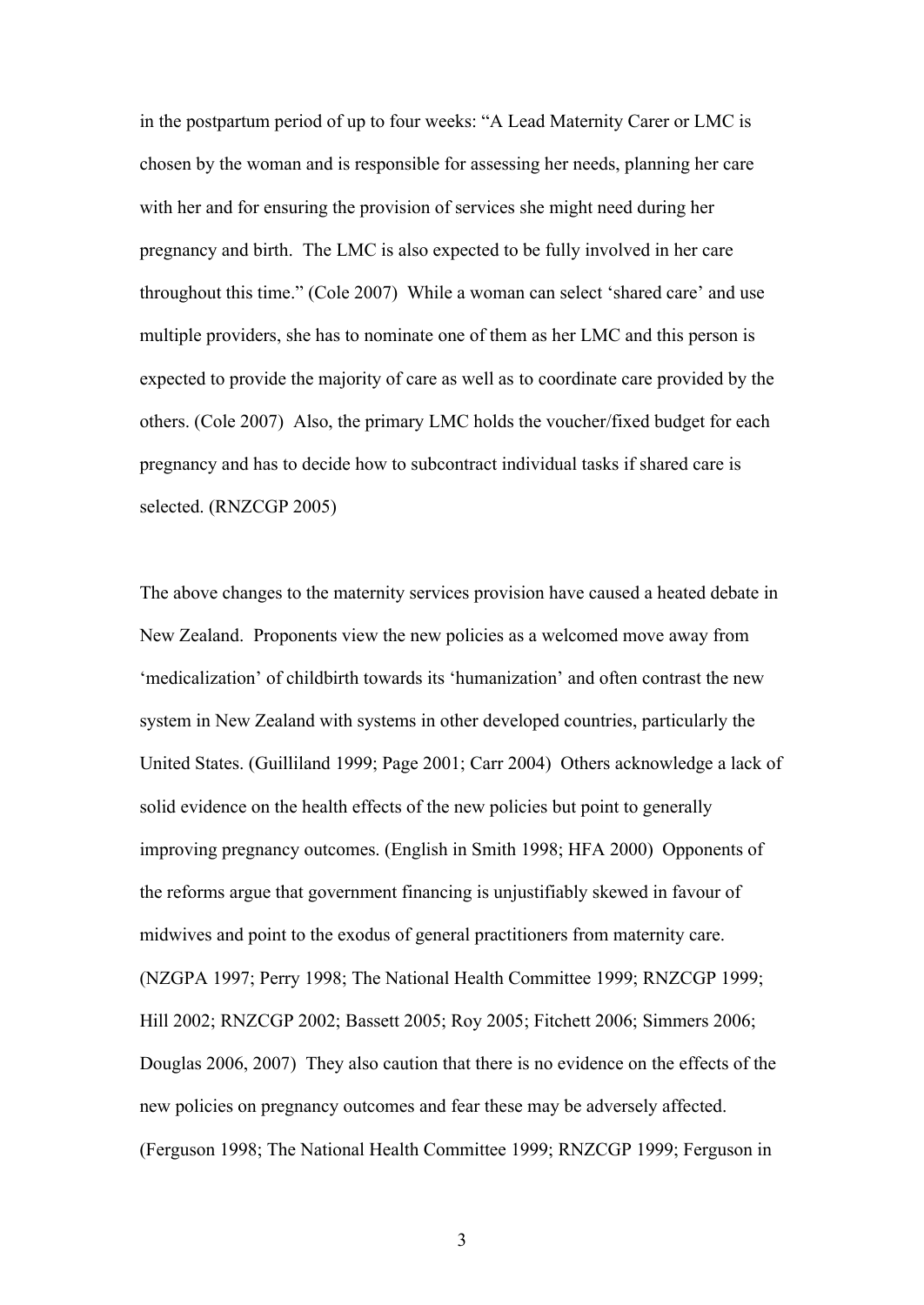Hill 1998 and Coursey 2007) Some have explicit reservations to the direct-entry midwifery courses. (O'Connor 2006)

Despite this passionate debate, there is almost no solid theoretical and empirical analysis of the consequences of the new maternity care policies. Recently, in reaction to a couple of perinatal deaths, a Perinatal and Maternal Mortality Review Committee has been set up and its main goal is to evaluate birth outcomes in New Zealand. The committee has so far been unable to find reliable evidence and called for improvements in data collection in the near future. (PMMRC 2005)

International studies using qualitative (Gabay and Wolfe 1997), descriptive/crosssectional (Oakley et al. 1996; Mehl-Madrona and Mehl-Madrona 1997; Rosenblatt at al. 1997; MacDorman and Singh 1998; Murphy and Fullerton 1998; Guilliland 1999; Davidson 2002; Janssen at al. 2002; Johnson and Daviss 2005; Janssen et al. 2007), panel data (Miller 2006), and randomized control trial (Waldenstrom and Turnbull 1998; Waldenstrom et al. 2001) techniques tend to find less expensive care and fewer medical interventions among midwives as compared to doctors and there is little evidence of compromised health outcomes.

Unfortunately, most of the previous studies treat the choice of prenatal care provider as exogenous rather than explicitly recognizing that women select providers based on their own observable and unobservable characteristics.<sup>2</sup> The paper by Miller (2006) represents a notable exception. In particular, the author uses a reduced form methodology in which midwifery reimbursement laws (varying across U.S. states and

<sup>2</sup> Even clinical trials do not achieve full randomization as long as *providers* self-select into a study team.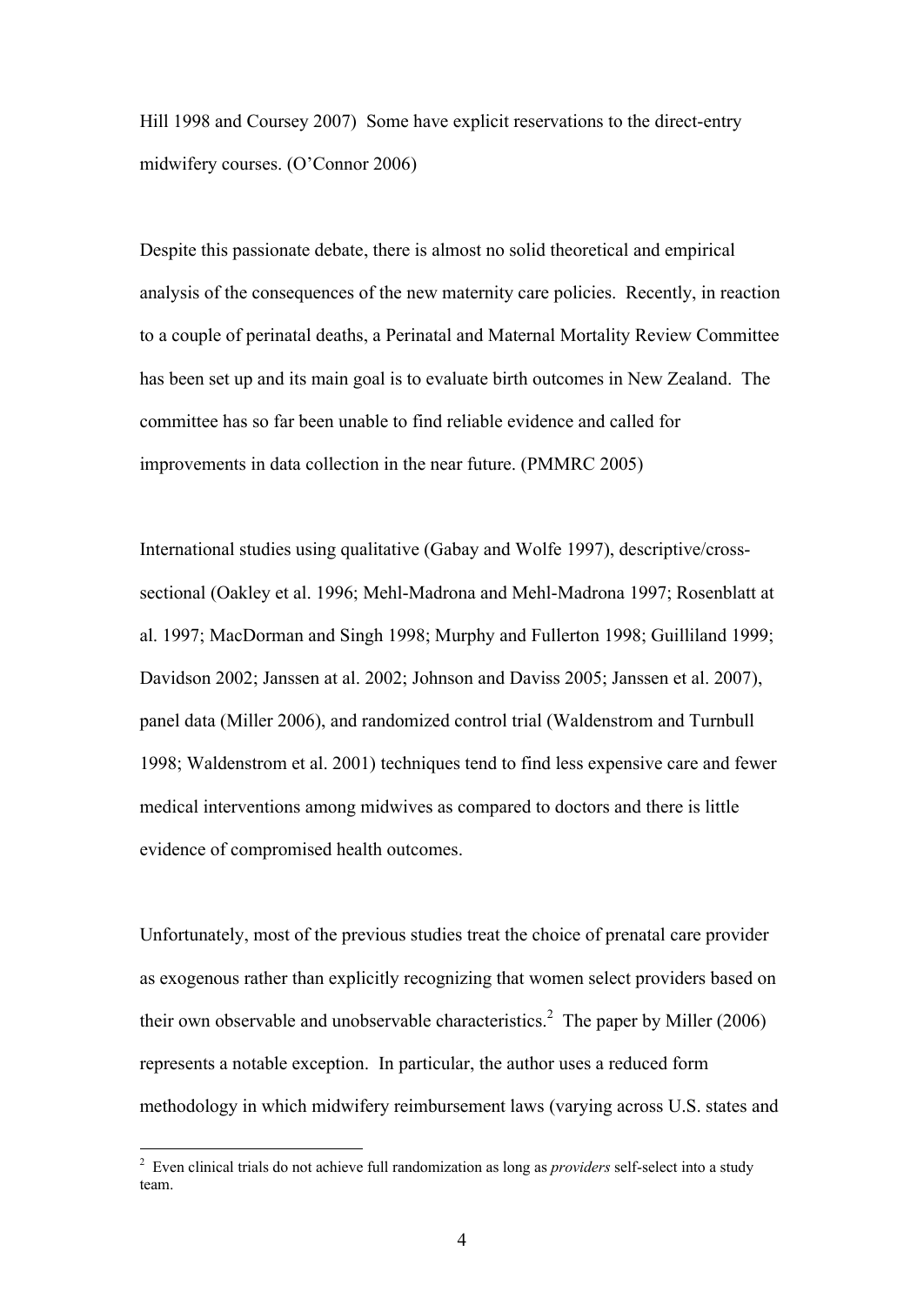over time) serve as a determinant of provider choice (midwifery market share), the use of medical interventions, and infant and maternal health. Using this method, she removes the selection bias in provider choice due to unobserved differences in women's health or tastes and finds that more generous midwifery reimbursement laws increase midwifery market share, do not affect the rate of C-sections, maternal mortality, infant birth weight and Apgar scores but significantly reduce neonatal and infant mortality. Unfortunately, Miller (2006) has no information on prenatal care provider during pregnancy and so relies on 'attendant at birth' as a measure of midwifery market share. As the author herself acknowledges, this is a limitation of the study and an 'intent-to-treat' approach would be preferable.

All in all, previous literature suggests that midwives may be successful in providing a more cost-effective care for normal pregnancies. However, this result is based on data from countries in which less than 10% of women (mostly affluent and with the least risky pregnancies) exclusively utilize midwifery services. Is this finding robust to adding marginal pregnancies (e.g., older mothers, women with medical risk factors and/or lower socio-economic status) and potentially marginal caregivers (such as direct-entry midwives) into the analysis?

The contribution of the current paper is to rigorously evaluate the 'midwifery advantage' in the New Zealand context in which midwifery is the dominant form of care for pregnant women. The paper investigates the health care labour market changes following the enactment of the new policies in the 1990s and evaluates the long-term impact of these changes on birth outcomes. Importantly, the data available enables me to focus on the lead maternity carer *at first registration*, i.e., the carer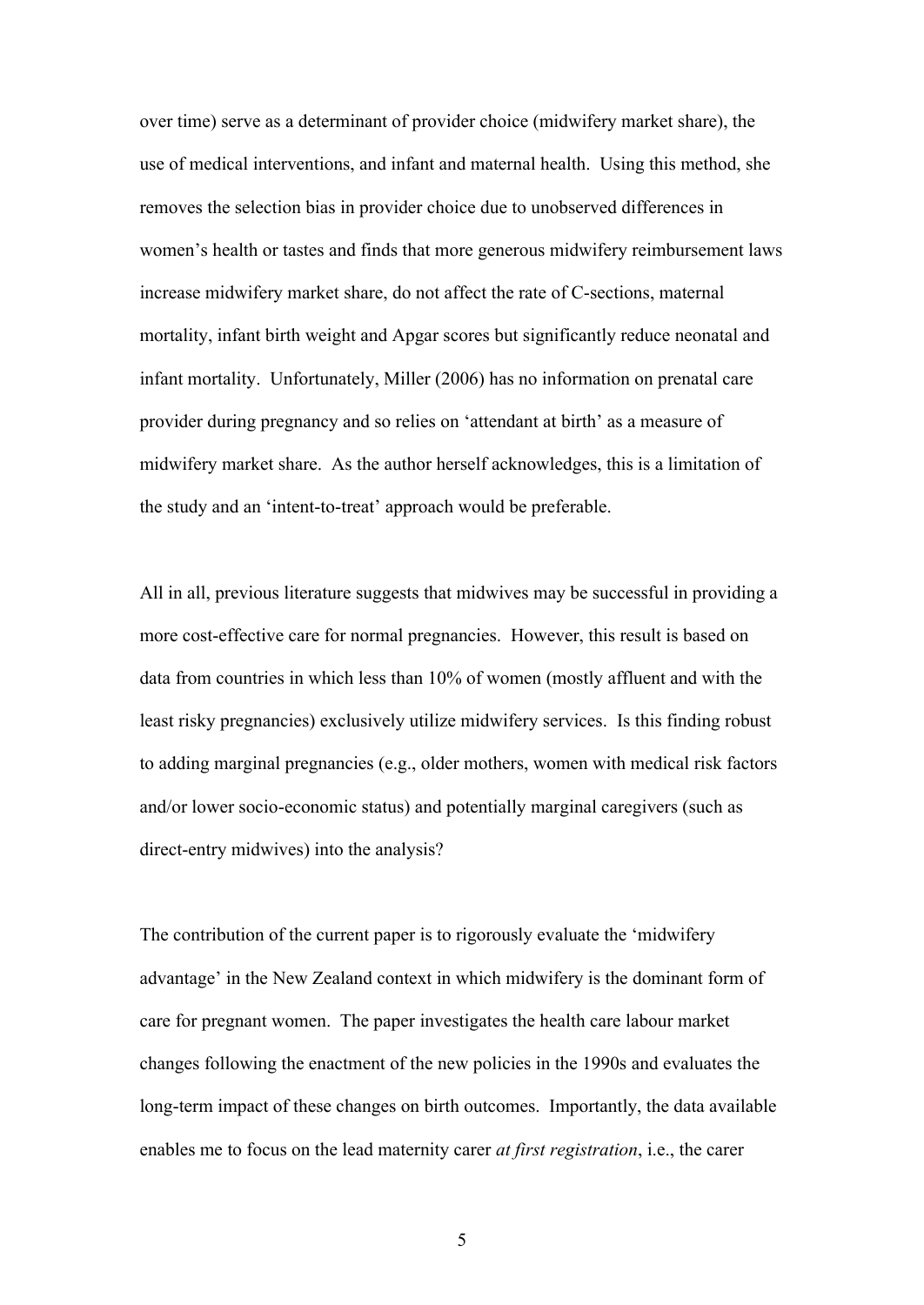selected at the beginning of pregnancy. This is a significant advantage over major international datasets (such as the U.S. Natality Detail Files used in Miller (2006)) where only information on the attendant at birth is available. Focusing on first registration is analogous to the intent-to-treat approach used in health economics and public health literatures and removes much of the non-random selection in provider choice. Any remaining endogeneity is discussed and addressed in instrumental variable analyses.

### **2. Medical Workforce**

 $\overline{a}$ 

Using data from the New Zealand Health Information Service Workforce Statistics (NZHIS 2007a) for years 1998-2004 (the earliest period available), this section documents some of the health care labour market changes following the enactment of the new policies in the 1990s.

The NZHIS collects data on the number of active<sup>3</sup> nurses and midwives (nurse midwives and direct-entry midwives can be separately identified) and general practitioners and specialists. <sup>4</sup> Unfortunately, data on general practitioners is grossly aggregated and, to my knowledge, it is impossible to identify general practitioners offering maternity services. Since GP obstetricians represent a small fraction of the general practitioner workforce, the NZHIS statistics for general practitioners cannot be used in an analysis of maternity workforce trends.

<sup>&</sup>lt;sup>3</sup> An 'active' medical practitioner has to hold a current practising certificate and report working in his/her profession on an annual workforce survey.

<sup>&</sup>lt;sup>4</sup> Pre-2005 data on nurses and midwives had been supplied by the Nursing Council of New Zealand and data on general practitioners and specialists comes from the New Zealand Medical Council.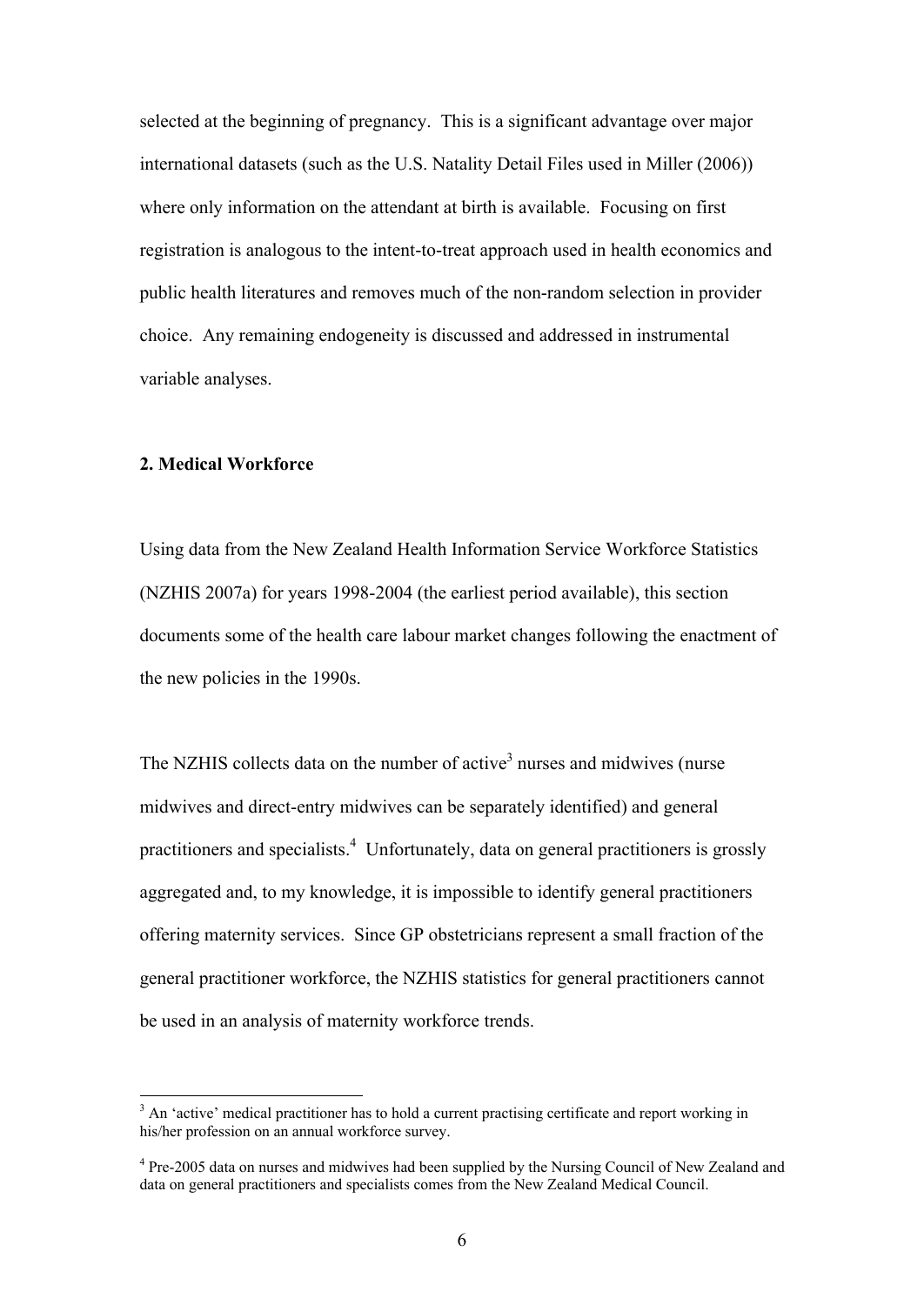Figures 1a-1c show the practitioner/population ratios for years 1998-2004 for nurse midwives, direct-entry midwives, and specialist obstetricians, respectively. 5 While the number of nurse midwives was relatively stable at around 50 per 100,000 population, the number of direct-entry midwives doubled during the study period and reached 5 per 100,000 population in the year 2004. The number of specialist obstetricians remained slightly above 4 per 100,000 population and since 2002 has been exceeded by the number of direct-entry midwives. While national data on GP obstetricians is not available, the general consensus is that their number decreased substantially. (NZGPA 1997; Perry 1998; The National Health Committee 1999; RNZCGP 1999; Hill 2002; RNZCGP 2002; Bassett 2005; Roy 2005; Simmers 2006)

Overall, the limited evidence available suggests that the reforms were followed by an increase in the number of direct-entry midwives and a decline in the number of GP obstetricians. The number of nurse midwives and specialists remained relatively stable.

#### **3. Birth Outcomes**

What impact did the policy and medical labour market changes have on birth outcomes? This section uses data from the Maternity and Newborn Information System (MNIS; provided by NZHIS 2007b) for years 2003-2006 to investigate this issue.

#### *3.1. Data*

 $<sup>5</sup>$  Population estimates have been obtained from Statistics New Zealand (2007).</sup>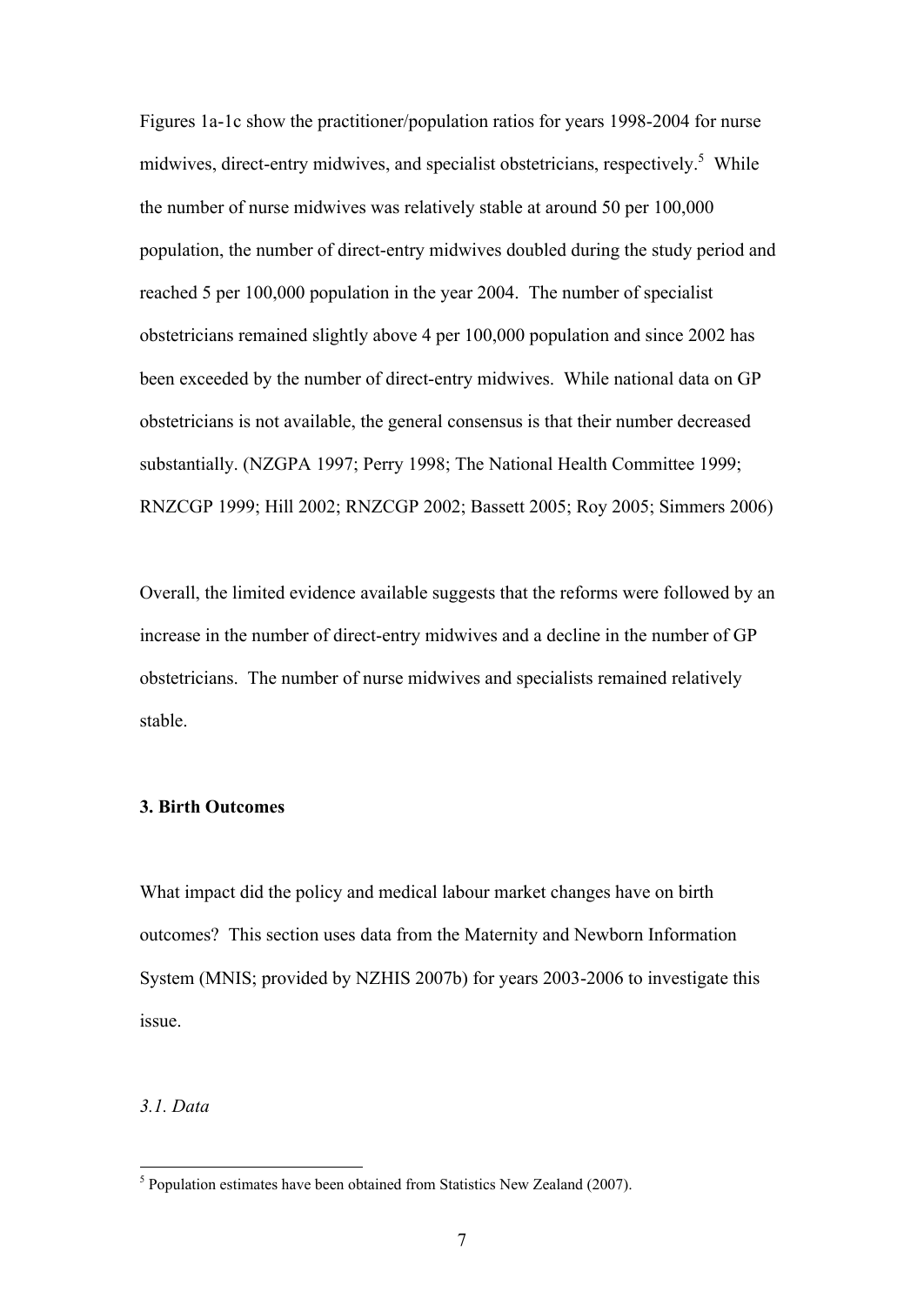The MNIS is an annual data series which started in 1998 but until 2002 only recorded information on about 70% (nonrandomly selected) of pregnancies. An attempt has been made to collect data on all births since 2003. Therefore, this study only uses post-2002 data. The study period ends in 2006 – the last year of data available.

The dataset contains information on maternity and newborn services from up to 9 months before and 3 months after a birth collected from two sources: the National Minimum Dataset (NMDS) with information on inpatient events and HealthPAC with information on non-hospital events (including home births) reported by LMCs. Under their terms of payment, LMCs are required to submit to HealthPAC information on the recipients of their services as well as the nature of care provided. (NZHIS 2006)

The MNIS contains records on 221,007 infants born in years 2003-2006. Because multiple births face different risks than singleton births and it is usually recommended that an obstetrician attends a multiple birth, the sample in this study has been limited to 216,719 singleton babies. Of those, 203,074 had uniquely identifiable pregnancy records and could be linked to their mothers and 199,901 had a reported LMC at first registration. Further, I have limited the study sample to 198,837 live births (including neonatal deaths but not stillbirths). Finally, I only focus on midwives and general practitioners as LMC providers. Unfortunately, direct-entry midwives and nurse midwives cannot be separately identified. Specialist obstetricians have been excluded from the analysis of birth outcomes because it is widely recognized that they serve a different population of pregnant women than the other LMCs – either complicated pregnancies referred to them by other providers or very health cautious and relatively affluent women who choose an obstetrician and are willing to pay the NZ\$300-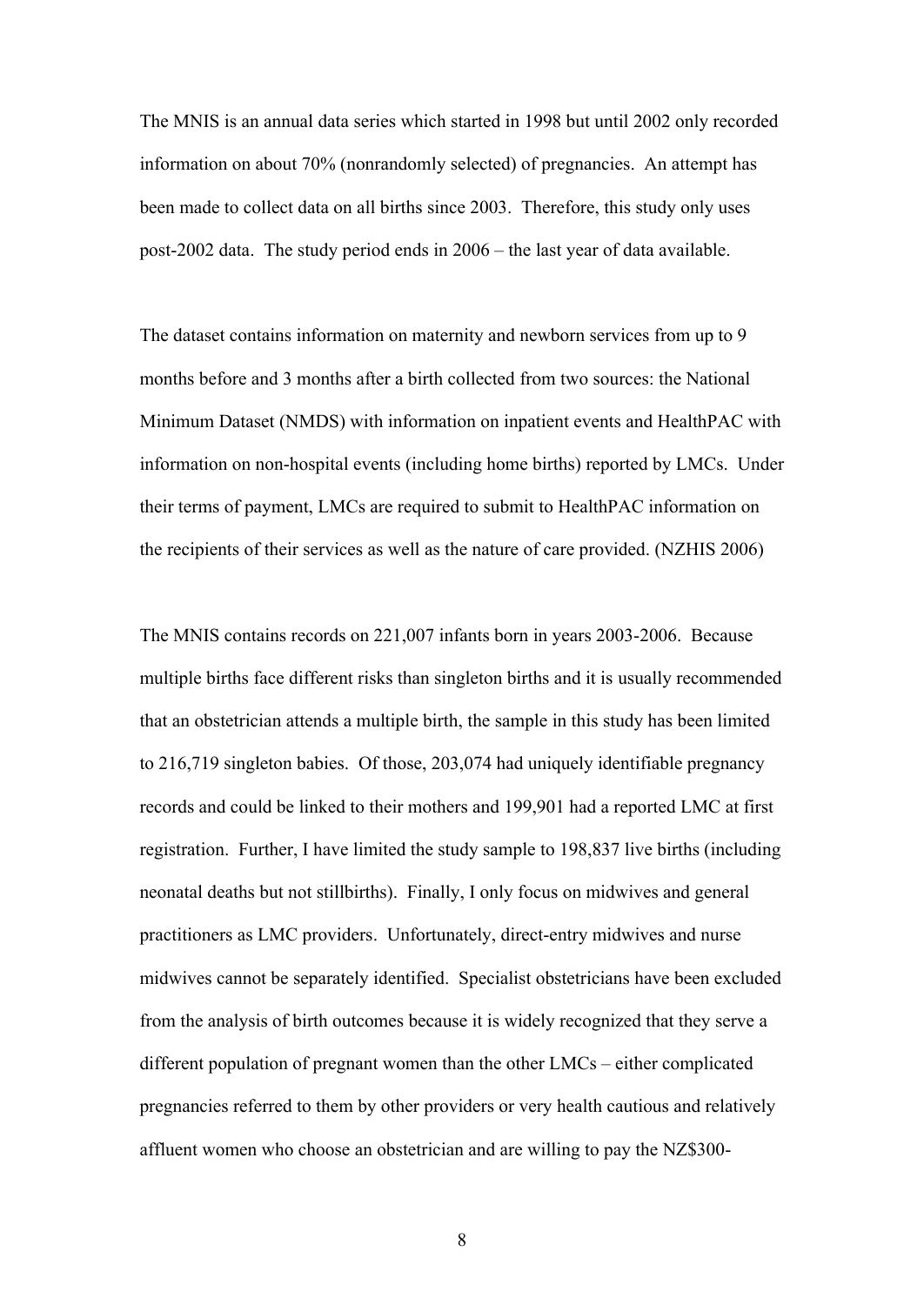NZ\$2,000 fee. These restrictions leave me with 185,464 births in the final sample: 175,550 with a midwife and 9,914 with a general practitioner as their LMC at first registration.

#### *3.2. Descriptive Statistics*

Table 1 compares the average birth outcomes and individual and Territorial Local Authority (TLA) characteristics of women choosing a midwife or a general practitioner as the LMC at their first registration. Five measures of birth outcomes are reported: the incidence of very low birth weight (less than 1,500g), low birth weight (between 1,500 and 2,500g), a sum of the above two (to be used in multivariate estimations), the incidence of a 5-minute Apgar score of less than 7 (on a 0-10 scale), and neonatal death $6$  rate (per 1,000 live births). Maternal characteristics include ethnicity (European, Maori, Pacific Islander, and Asian), age, and parity (i.e., the number of births including the current one). Infant gender is also reported. Finally, while the MNIS data does not contain any socio-economic information, a few socioeconomic characteristics of the mother's TLA of residence have been merged in from the 2001 Census. These include: the marriage rate, the percentage of population with a college degree, and median household income.

The descriptive statistics in Table 1 suggest that women registering with a GP have a significantly higher percentage of very low birth weight babies than women registering with a midwife (0.71 vs. 0.53) and also a significantly higher percentage of babies with an Apgar score of less than 7 (1.70 vs. 1.43). On the other hand, women

<sup>6</sup> Neonatal deaths are deaths of live-born babies within 27 days after birth.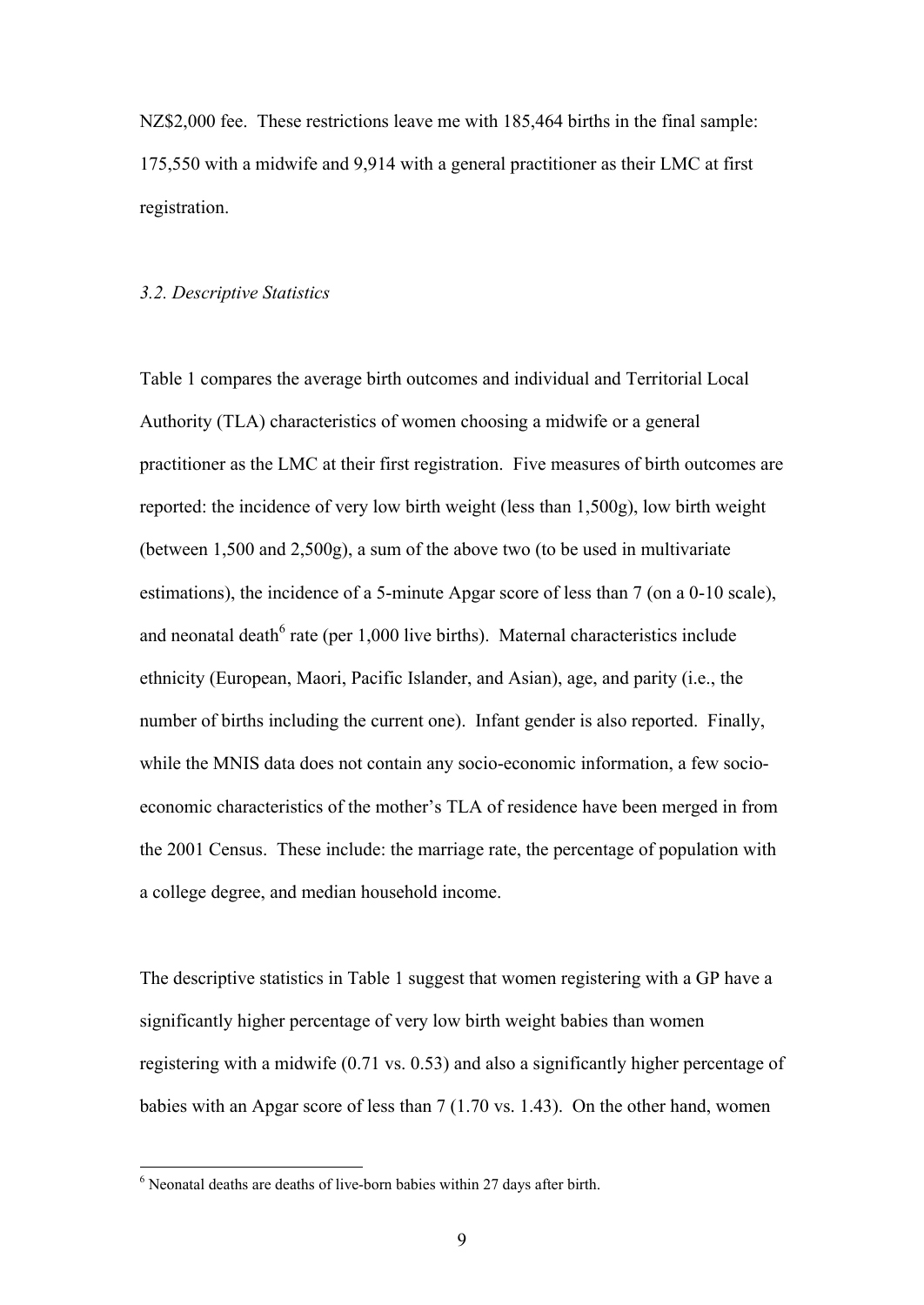registering with a midwife face a greater risk of neonatal death than women registering with a GP (death rates of 2.10 vs. 0.91). The difference in the incidence of low birth weight is statistically insignificant.

While the above patterns provide interesting initial insights, they need to be interpreted with caution. In particular, much of the difference between midwives and GPs observed in Table 1 is likely due to differences in the types of women (both observable and unobservable) selecting each type of provider. For example, general practitioners get a higher percentage of European and Asian women than midwives who disproportionally serve Maori and Pacific Islanders. Also, women registering with a general practitioner are slightly older and have a lower parity, on average. Interestingly, women registering with a general practitioner also live in areas (TLAs) with significantly higher marriage and college education rates but a slightly lower median household income. Controlling for all of these differences before attributing a causal effect to LMC choice is crucial.

Table 2 shows the distribution of LMC types over time (for years 2003-2006) and across District Health Boards (DHBs). While midwives have always been the dominant provider of maternity services in New Zealand, their market share has recently increased even further. In particular, in the year 2003, 84.84% of mothers in my sample (before the exclusion of specialists) had a midwife as their LMC at first registration. By 2006, this percentage has increased to 91.14%. At the same time, the market share of general practitioner LMCs has been shrinking: from 7.83% in 2003 down to 3.33% in 2006. In addition to this time variation, the market share of midwives varied greatly across DHB regions. For example, three regions (the Lakes,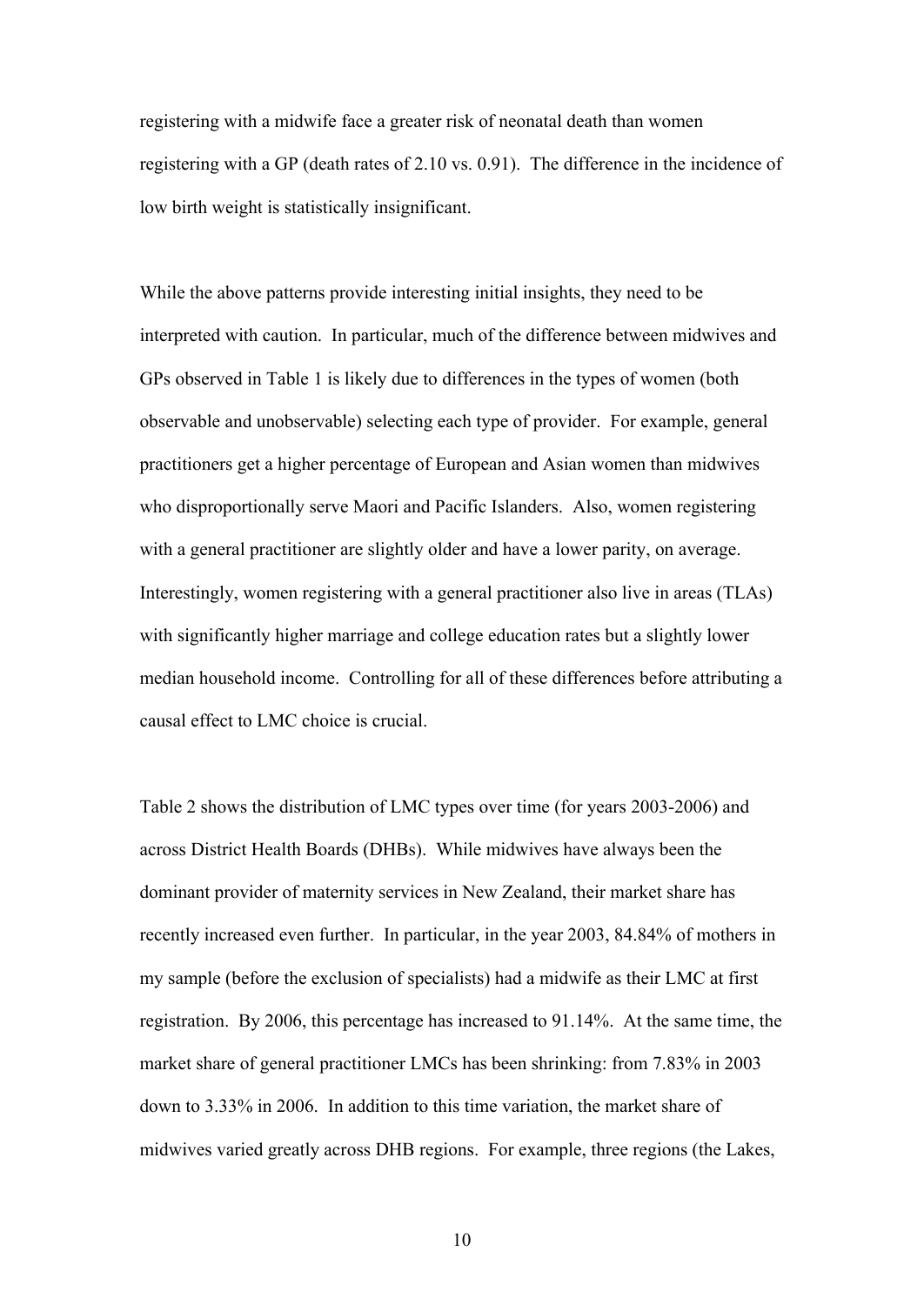Bay of Plenty, and Tairawhiti) had over 98% of pregnancies in years 2003-2006 initially registered with a midwife. In one region (South Canterbury) the market share of midwives was less than 30%. The market share of general practitioners also varied substantially: between over 25% of first registrations in Wairarapa and less than 1% in Tairawhiti.

#### *3.3. Main Results*

Table 3 reports the relative effects of having a general practitioner (rather than a midwife) as the LMC at first registration. Column (1) of the table controls for all the observable individual-level characteristics available in my data - mother's ethnicity (Asian, Pacific Islander, Maori, European, other, missing ethnicity), age and age squared, parity, and infant gender – as well as a full set of DHB and year dummies to control for time-invariant DHB-specific characteristics and a general time trend, respectively. Column (2) adds to this list TLA-level marriage rates, education (proportion of population with at least a bachelor degree), and median household income. All models in Table 3 have been estimated with a probit and marginal effects are reported.<sup>7</sup> Robust standard are given in parentheses.

Columns (1) and (2) in Table 3 show that even after controlling for women's observable characteristics and for TLA-level socio-economic variables, having a general practitioner as an LMC at first registration is associated with a significantly higher probability of delivering a very low birth weight baby (when low birth weight babies are added, the coefficient becomes only marginally significant). Similarly, the

 $<sup>7</sup>$  Estimating the models with OLS yields very similar results.</sup>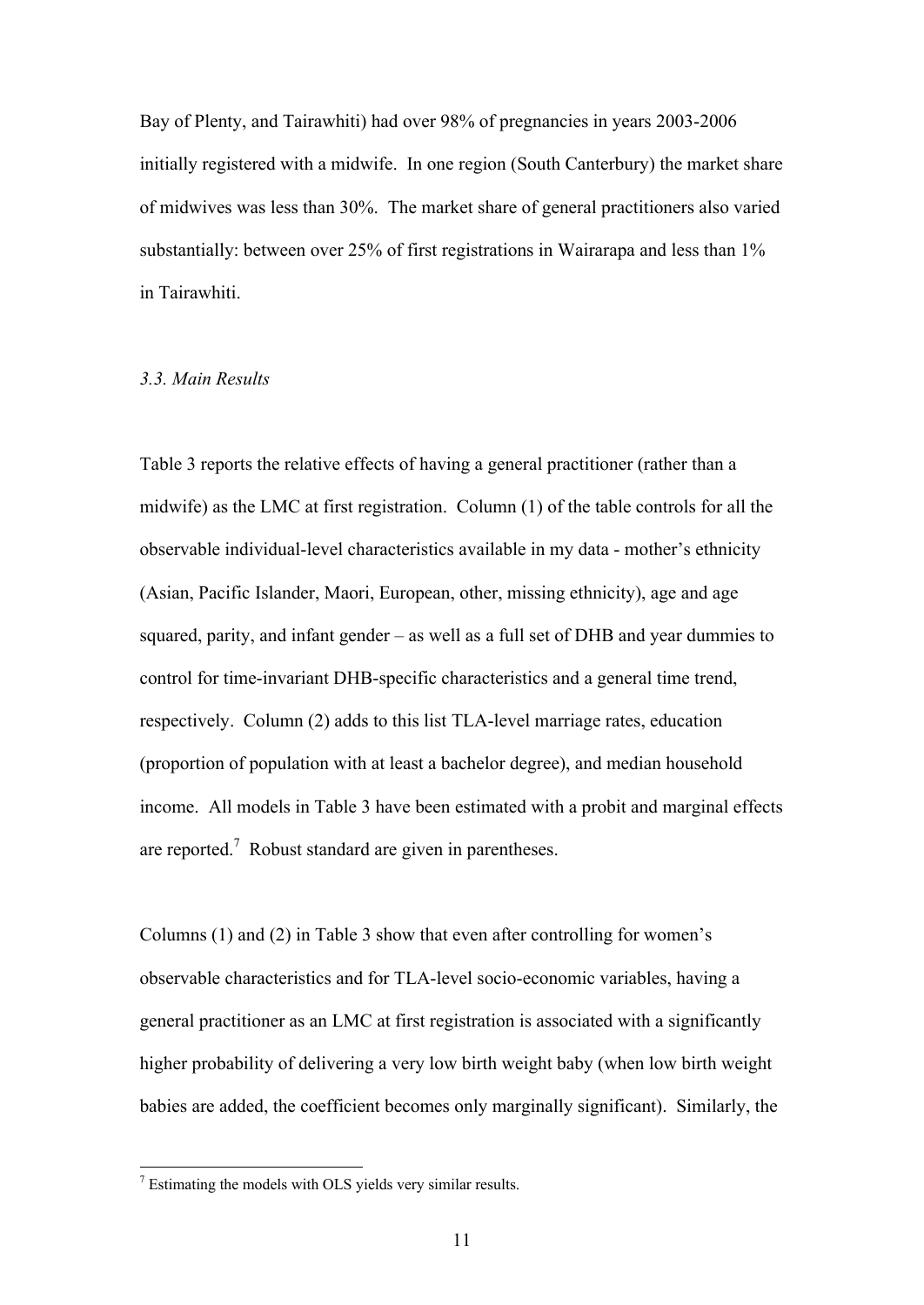midwife disadvantage in terms of increased neonatal death rate observed in the descriptive statistics carries over to the multivariate results. However, caution needs to be used when interpreting results from the first two columns. Namely, while these models control for a number of observable individual and TLA characteristics, they do not remove the potential bias from women's self-selection into a particular provider type based on their unobserved characteristics such as the history of medical complications or their taste for treatment intensity.

The model in column (3) of Table 3 attempts to control for the endogeneity of LMC choice by using an instrumental variable methodology. In particular, the model is estimated as a bivariate probit in which LMC choice and health outcomes are both treated as dependent variables. The predicted probability of choosing a general practitioner estimated in one of the models is used as an explanatory variable in the second model of birth outcomes. To do that, I have to use an instrumental variable which is a strong predictor of LMC choice but does no have a direct impact (i.e., other than through LMC choice) on the health outcomes of interest. The annual, DHB-level female-to-male general practitioner ratio (provided by the Medical Council of New Zealand) seems to fulfil these two conditions. Specifically, previous literature suggests that women prefer a female obstetrician to a male obstetrician, ceteris paribus. (Guile et al. 2007) Thus, if a DHB region has a greater relative availability of female GPs, expecting mothers in that region might be more likely to select a general practitioner rather than a midwife as their LMC, ceteris paribus. The results from the LMC choice component of the bivariate probit model (available upon request) support this hypothesis: the coefficient on a 1-year lag of the female-to-male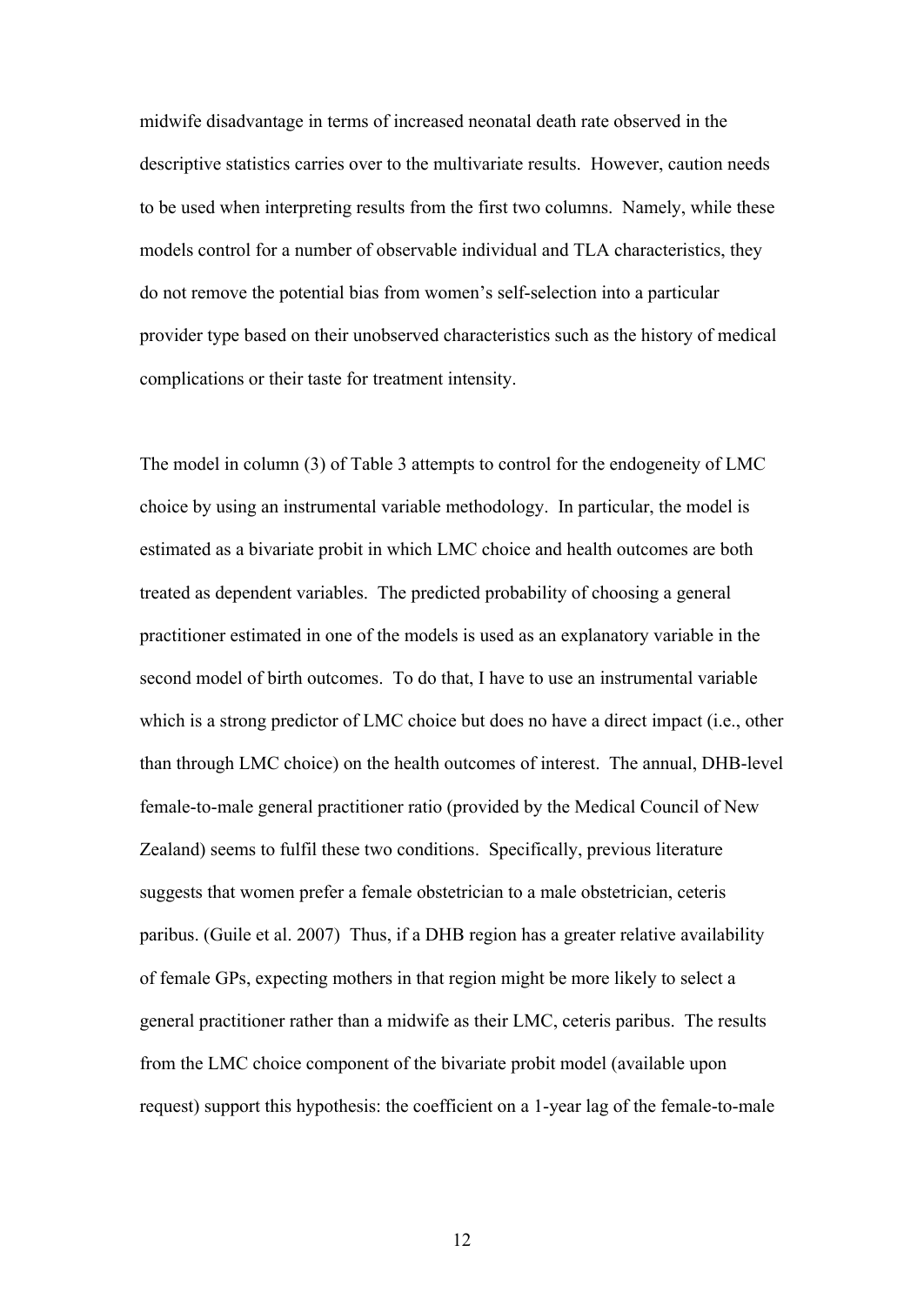GP ratio is positive and highly statistically significant.<sup>8</sup> At the same time, there is no obvious reason why the GP gender ratio should have a direct effect on birth outcomes. To reflect the fact that the instrument for LMC choice only varies by DHB region and year, standard errors in the bivariate probit are corrected for clustering by DHB/year.

The results in column (3) of Table 3 are quite different from my findings above. Specifically, after controlling for the endogeneity of LMC choice, having a general practitioner as the LMC at first registration is no longer associated with inferior birth weight outcomes. The size of the new coefficients on very low birth weight and low birth weight is very close to zero and they are highly insignificant. On the other hand, the greater neonatal death rate among LMC midwives persists even after selection along unobservable characteristics is controlled for. Specifically, having a general practitioner rather than a midwife as an LMC significantly reduces the neonatal death rate by 0.2 per 1,000 live births – a reduction of 10% from the baseline! In the population of 185,464 babies used in this study, such a reduction would correspond to 37 lives saved.

## **4. Conclusion**

 $\overline{a}$ 

This study provides scientific input into the current New Zealand debate on the reforms in maternity care as well as contributes to the health economics literature on midwifery services - and government policies affecting those services - internationally. The findings indicate that the reforms of the 1990s lead to an increase in the number of direct-entry midwives and a reduction in the number of GP obstetricians providing

<sup>&</sup>lt;sup>8</sup> The coefficient loses statistical significance at the conventional levels when clustering by DHB region and year is adjusted for.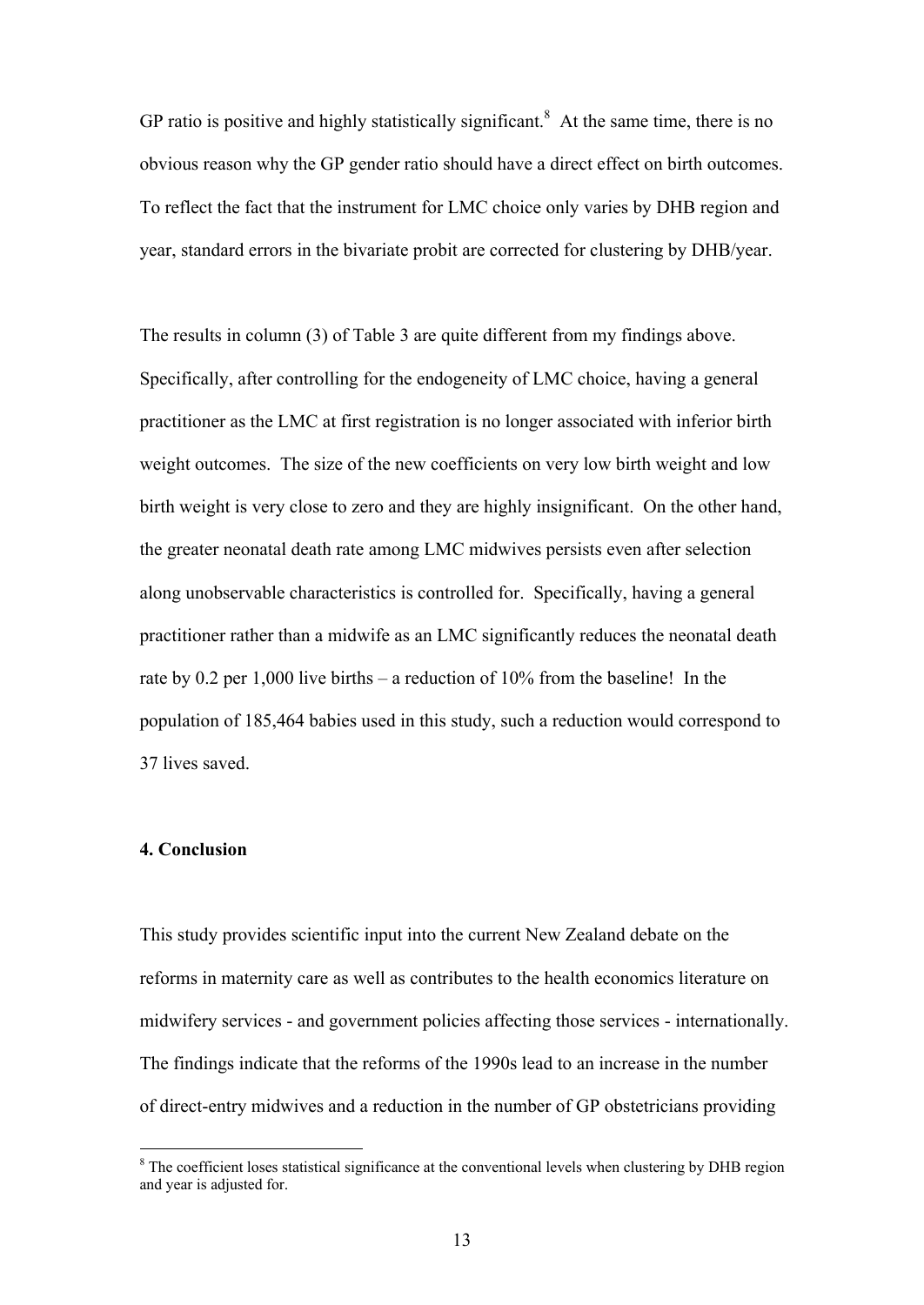maternity care. Different types of women select midwives and general practitioners as their LMCs at first registration. Controlling for observable individual and TLAlevel characteristics, GPs have a significantly greater percentage of very low birth weight babies but a lower neonatal mortality rate. When selection of LMC providers along unobservable characteristics is controlled for using an instrumental variable methodology, the GPs' detrimental effects on birth weight disappear but the beneficial effects in terms of reduced neonatal deaths persist. In particular, the preferred model indicates that having a general practitioner as an LMC reduces the neonatal death rate by 10%. Given New Zealand's social, economic, and demographic characteristics, lessons learned from the local natural experiment are applicable far beyond the region.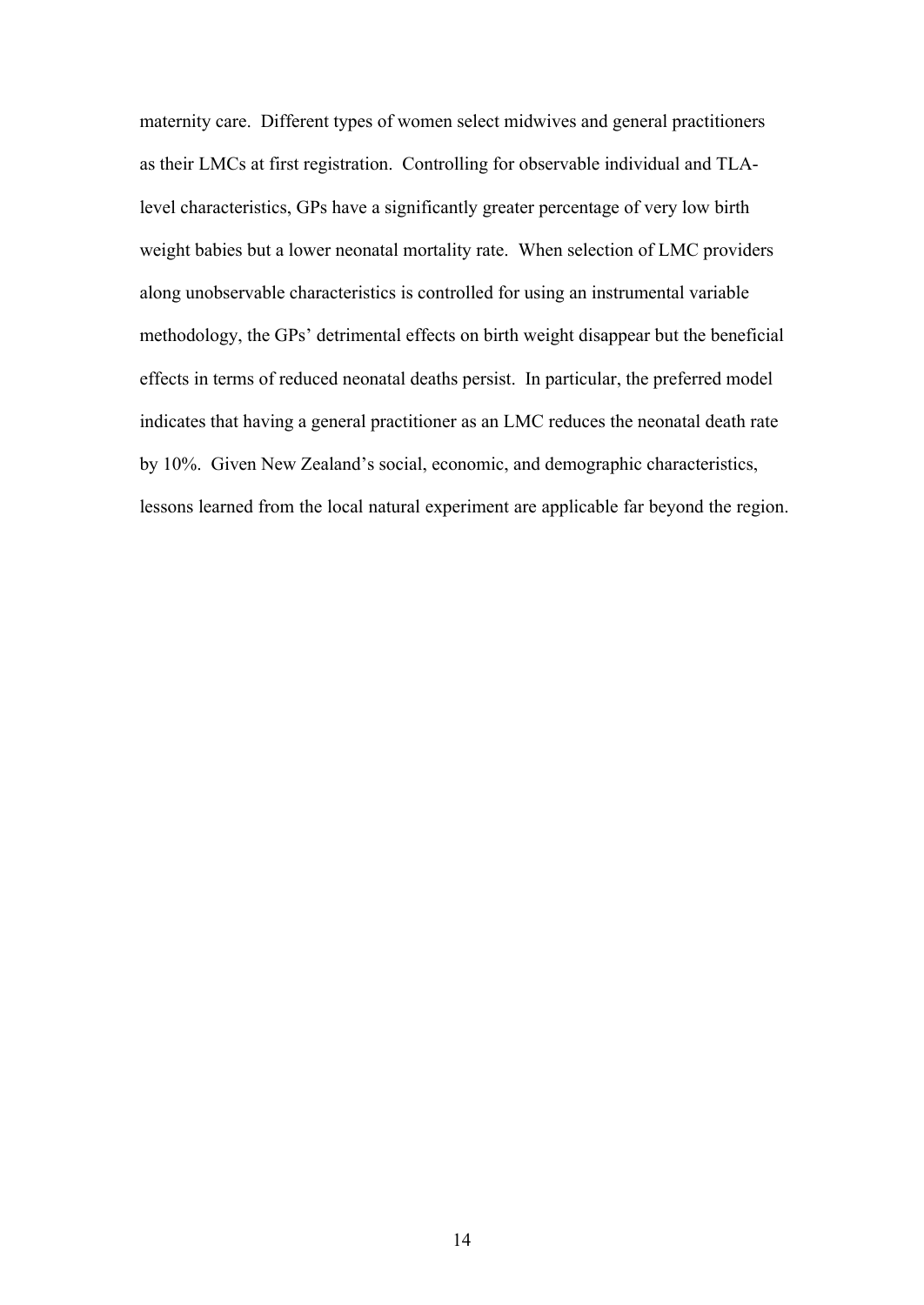#### **References**

Bassett, Michael. 2005. "Time to Ditch Patch Warfare," *The Press*, November 22.

Carr, Anitra. 2004. "Midwifery Care and Women's Health in New Zealand," *Birthplace Magazine*, 42, Jan/Feb.

Cole, Sharon. 2007. "Choosing Your Lead Maternity Carer." [http://www.parentscentre.org.nz/pregnancy\_care/lmc.asp; Accessed 9/8/2007]

Coursey, Michelle. 2007. "Mums Dying for a Baby," *New Zealand Herald*, 28/10. [http://www.nzherald.co.nz/section/story.cfm?c\_id=204&objectid=10472501&pnum= 0; Accessed 31/10/2007]

Davidson, Michele. 2002. "Outcomes of High-Risk Women Cared for by Certified Nurse-Midwives," *Journal of Midwifery and Women's Health*, 47:1, pp. 46-49.

Douglas, Bill. 2006. "Review of Maternity Services in New Zealand," *The New Zealand Medical Journal*, 119:1229.

Douglas, Bill. 2007. "GP Work: What Is It Worth?," *The New Zealand Medical Journal*, 120:1249.

Ferguson, William. 1998. "Ed. Letters: Fleeing in Droves from Maternity," *New Zealand Doctor*, February 4.

Fitchett, Tony. 2006. "GP Debates Midwifery Costs," *Kai Tiaki: Nursing New Zealand*, 12:4, p.4.

Gabay, Mary and Sidney M. Wolfe. 1997. "Nurse-Midwifery; The Beneficial Alternative," *Public Health Reports*, 112:5, pp. 386-394.

Guile, Matthew W.; Peter F. Schnatz, and David M. O'Sullivan. 2007. "Relative Importance of Gender in Patients' Selection of an Obstetrics and Gynecology Provider," Connecticut Medicine, 71:6, pp. 325-332.

Guilliland, Karen. 1999. "Midwifery in New Zealand; The New Zealand Experience," *Birth International*. [http://www.birthinternational.com/articles/guilliland01.html; Accessed 03/09/2007]

Health Funding Authority (HFA). 2000. "Maternity Services: A Reference Document," Health Funding Authority, November.

Hill, Susannah. 1998. "Baby Docs Disappear," *New Zealand Doctor*, October 28.

Hill, Susannah. 2002. "Special Delivery: The Debate over Maternity Care Continues to Rage," *Metro*, December.

Janssen, Patricia A.; Ahoo K. Lee, Elizabeth M. Ryan, Duncan J. Etches, Duncan F. Farquharson, Donlim Peacock, and Michael C. Klein. 2002. "Outcomes of Planned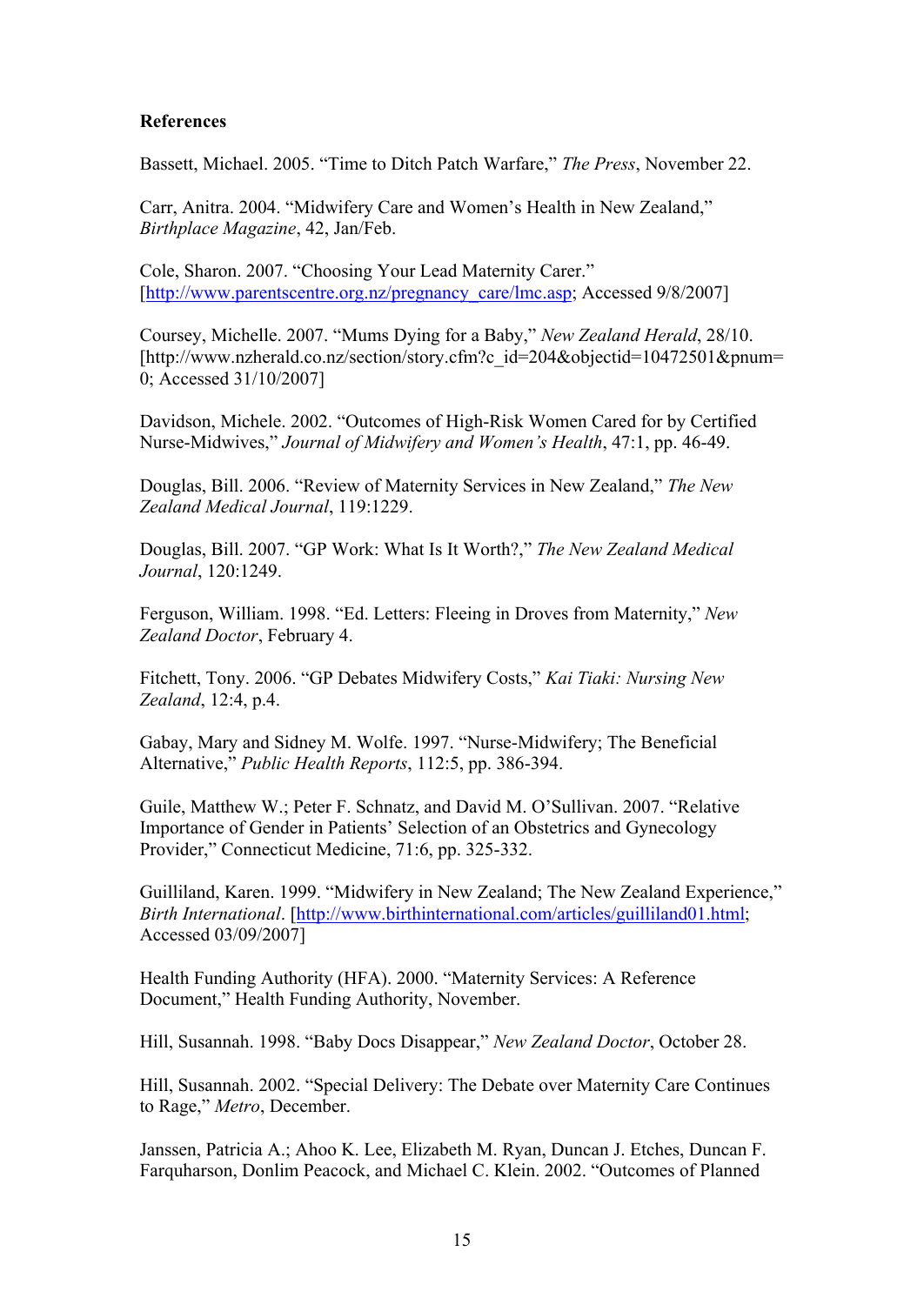Home Births Versus Planned Hospital Births after Regulation of Midwifery in British Columbia," *Canadian Medical Association Journal*, 166:3, pp. 315-323.

Janssen, Patricia A.; Elizabeth M. Ryan, Duncan J. Etches, Michael C. Klein, and Birgit Reime. 2007. "Outcomes of Planned Hospital Birth Attended by Midwives Compared with Physicians in British Columbia," *Birth*, 34:2, pp. 140-147.

Johnson, Kenneth C. and Betty-Anne Daviss. 2005. "Outcomes of Planned Home Births with Certified Professional Midwives: Large Prospective Study in North America," *British Medical Journal*, 330, pp. 1416-1422.

MacDorman, Marian and Gopal K. Singh. 1998. "Midwifery Care, Social and Medical Risk Factors, and Birth Outcomes in the USA," *Journal of Epidemiology and Community Health*, 52, pp. 310-317.

Mehl-Madrona, Lewis and Morgaine Mehl-Madrona. 1997. "Physician- and Midwife-Attended Home Births; Effects of Breech, Twin, and Post-Dates Outcome Data on Mortality Rates," *Journal of Nurse-Midwifery*, 42:2, pp. 91-98.

Miller, Amalia R. 2006. "The Impact of Midwifery-Promoting Public Policies on Medical Interventions and Health Outcomes," *Advances in Economic Analysis and Policy*, 6:1, Article 6.

Murphy, P.A. and J. Fullerton. 1998. "Outcomes of Intended Home Births in Nurse-Midwifery Practice: A Prospective Descriptive Study," *Obstetrics and Gynecology*, 92:3, pp. 461-71.

New Zealand General Practitioners' Association (NZGPA). 1997. "Maternity Survey Proof of Lost Services," *GP Focus: The Newsletter Of the New Zealand General Practitioners' Association*.

New Zealand Health Information Service (NZHIS). 2006. "Report on Maternity; Maternal and Newborn Information 2003."

New Zealand Health Information Service (NZHIS). 2007a. "New Zealand Health Workforce Statistics; Nurses and Midwives; Specialists." [http://www.nzhis.govt.nz/moh.nsf/pagesns/32?Open#13; Accessed 27/05/2008]

New Zealand Health Information Service (NZHIS). 2007b. "Maternity and Newborn Information System." [http://www.nzhis.govt.nz/moh.nsf/pagesns/232?Open; Accessed 27/05/2008]

Oakley, D; ME Murray, T Murtland, R Hayashi, HF Andersen, F Mayes, and J Rooks. 1996. "Comparisons of Outcomes of Maternity Care by Obstetricians and Certified Nurse-Midwives," *Obstetrics and Gynecology*, 88, pp. 823-829.

O'Connor, Teresa. 2006. "Midwifery – A Workforce under Pressure," *Kai Tiaki: Nursing New Zealand*, 12:3, p. 18-19.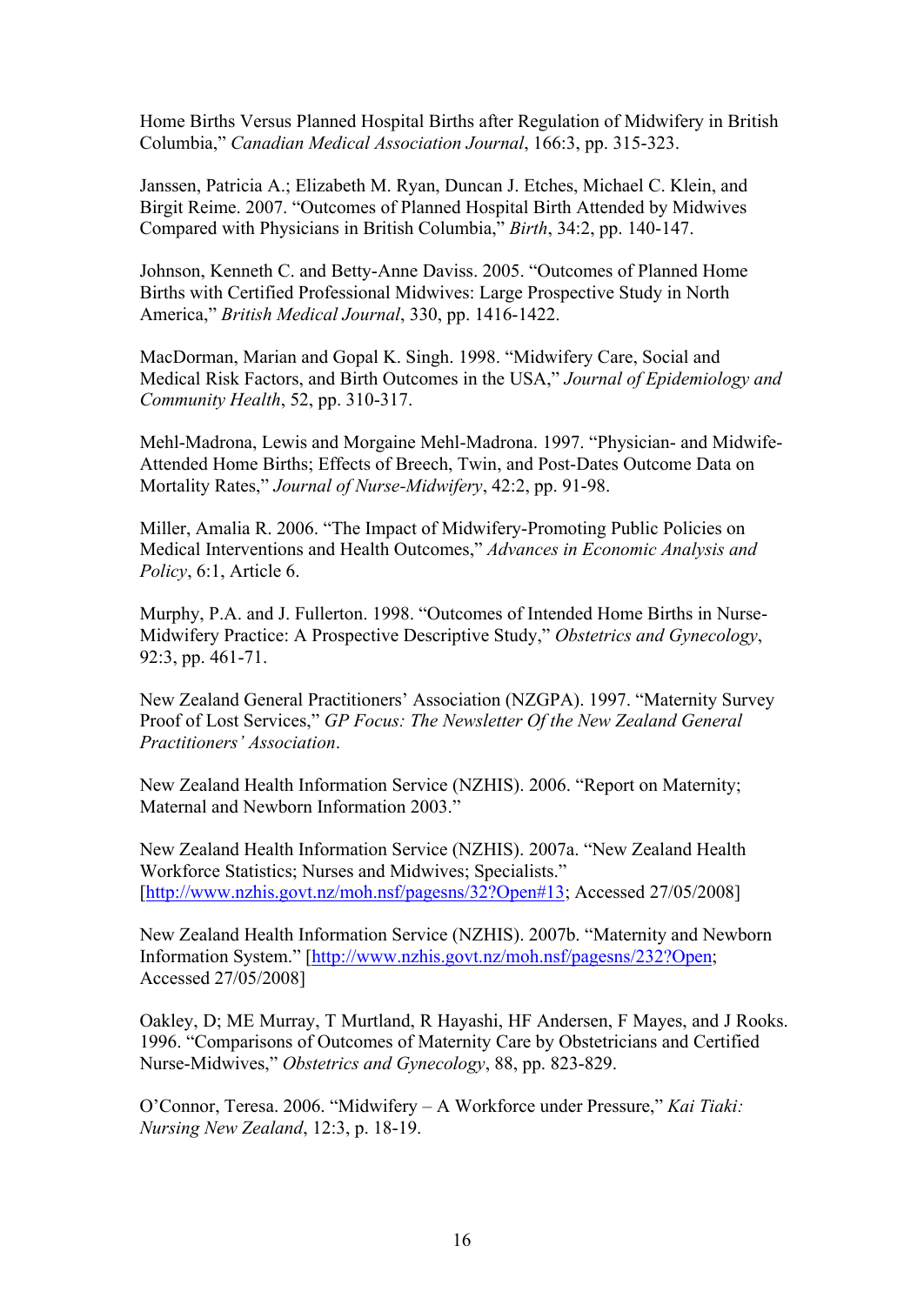Page, L. 2001. "Human Resources for Maternity Care: The Present System in Brazil, Japan, North America, Western Europe and New Zealand," *International Journal of Gynecology and Obstetrics*, 75, pp. S81-S88.

Perinatal and Maternal Mortality Review Committee (PMMRC). 2005. "Health Report: Report on Recommendation One by the Wellington Coroner Resulting from Two Cases of Perinatal Death," File AD20-82-2-1.

Perry, Keith. 1998. "Doctors Fleeing Maternity Care," *New Zealand Herald*, November 1.

Rosenblatt, Roger A.; Sharon A. Dobie, L. Gary Hart, Ronald Schneeweiss, Debra Gould, Tina R. Raine, Thomas J. Benedetti, Michael J. Pirani, and Edward B. Perrin. 1997. "Interspecialty Differences in the Obstetric Care of Low-Risk Women," *American Journal of Public Health*, 87:3, pp. 344-351.

Roy, Heather. 2005. "Heather Roy's Diary: Armistice Day, Friday 11 November 2005," November 12. [http://www.act.org.nz/node/27454; Accessed 9/8/2007]

Simmers, Don. 2006. "The Few: New Zealand's Diminishing Number of Rural GPs Providing Maternity Services," *The New Zealand Medical Journal*, 119:1241, pp. 1-3.

Smith, Nick. 1998. "Maternity Choice Lost," *New Zealand Herald*, November 3.

Statistics New Zealand. 2007. "Subnational Population Estimates Tables." [http://www.stats.govt.nz/tables/subnat-pop-estimates-tables.htm; Accessed 10/09/2007]

The National Health Committee. 1999. "Review of Maternity Services in New Zealand," The National Health Committee, September.

The Royal New Zealand College of General Practitioners (RNZCGP). 1999. "The General Practitioner Obstetrician: Safe but Endangered," Submission to the National Health Committee on General Practitioner Obstetricians in New Zealand.

The Royal New Zealand College of General Practitioners (RNZCGP). 2002. "GPs Continue to Walk away from Childbirth Care," *Scoop*. [http://www.scoop.co.nz/stories/GE0206/S00036.htm; Accessed 04/08/2007]

The Royal New Zealand College of General Practitioners (RNZCGP). 2005. "Your Guide to New Zealand General Practice." [http://www.rnzcgp.org.nz/membership/docs/nz\_guide\_general\_practice.pdf; Accessed 29/8/2007]

Waldenstrom, U. and D. Turnbull. 1998. "A Systematic Review Comparing Continuity of Midwifery Care with Standard Maternity Services," *British Journal of Obstetrics and Gynaecology*, 105:11, pp. 1160-70.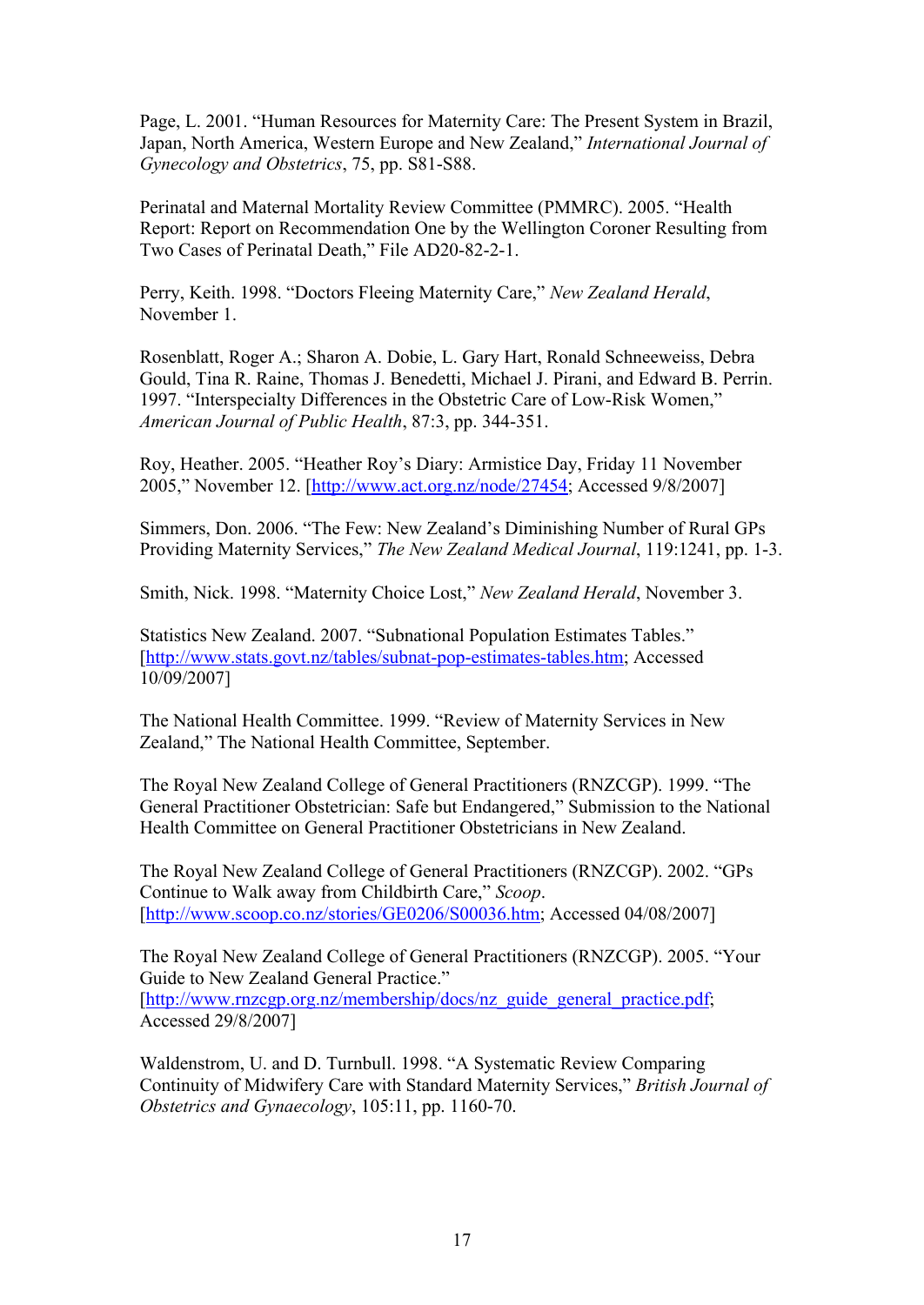Waldenstrom, U; H. McLachlan, D. Forster, S. Brennecke, and S. Brown. 2001. "Team Midwife Care: Maternal and Infant Outcomes," *The Australian and New Zealand Journal of Obstetrics and Gynaecology*, 41:3, pp. 257-64.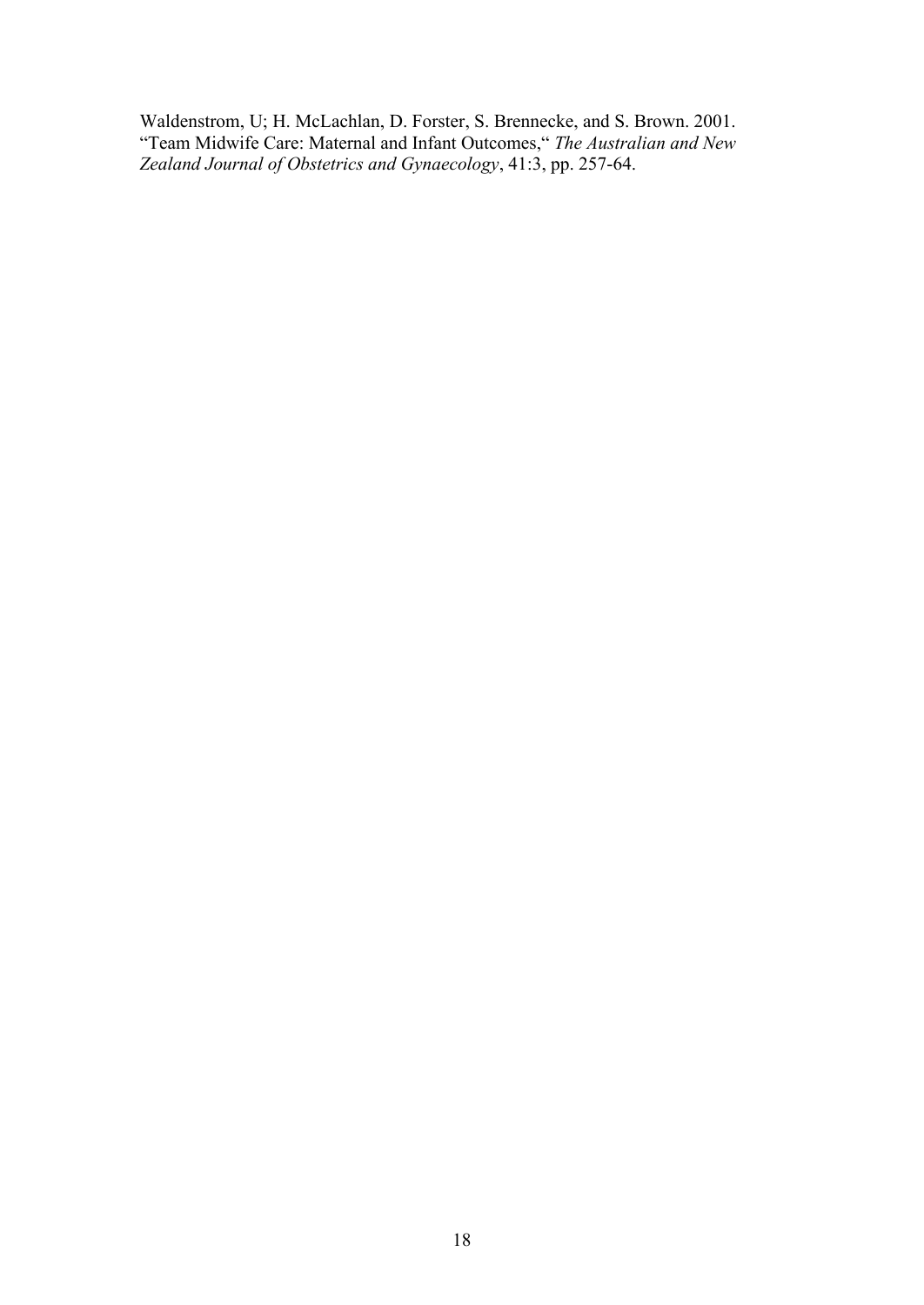**Figure 1a.**











Source: Author's calculations based on NZHIS (2007a) and Statistics New Zealand (2007) data.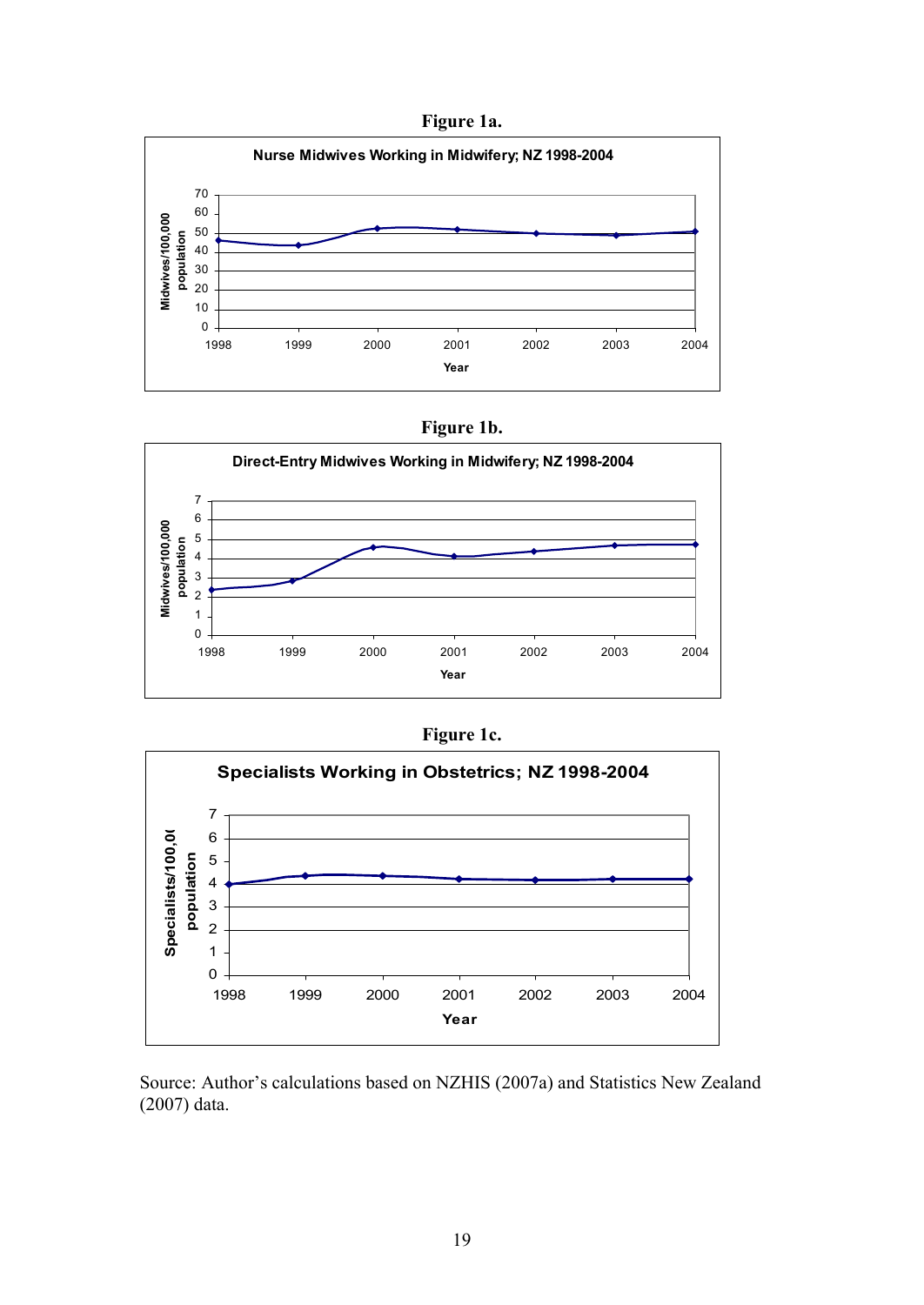|                               | <b>Midwife</b><br>$(175,550$ obs.) | <b>GP</b><br>$(9,914$ obs.) | <b>Statistical significance of</b><br>difference between<br>midwife and GP |
|-------------------------------|------------------------------------|-----------------------------|----------------------------------------------------------------------------|
| Very low BWT $(\% )$          | 0.53                               | 0.71                        | $**$                                                                       |
| Low BWT $(\% )$               | 3.64                               | 3.58                        |                                                                            |
| Very low or low BWT $(\% )$   | 4.17                               | 4.29                        |                                                                            |
| Apgar 5 mins < 7 $(\% )$      | 1.43                               | 1.70                        | $***$                                                                      |
| Neonatal deaths (per 1,000)   | 2.10                               | 0.91                        | $***$                                                                      |
| European $(\% )$              | 52.60                              | 57.44                       | ***                                                                        |
| Maori $(\% )$                 | 20.57                              | 13.68                       | ***                                                                        |
| Pacific Islander $(\% )$      | 11.68                              | 8.58                        | ***                                                                        |
| Asian $(\% )$                 | 7.74                               | 10.54                       | ***                                                                        |
| Mother's age (mean)           | 28.70                              | 29.63                       | ***                                                                        |
| Parity (mean)                 | 2.50                               | 2.45                        | ***                                                                        |
| Male infant $(\% )$           | 50.99                              | 49.82                       | $***$                                                                      |
| TLA marriage rate $(\% )$     | 44.56                              | 45.34                       | ***                                                                        |
| TLA college education $(\% )$ | 13.66                              | 14.16                       | ***                                                                        |
| TLA median HH income (mean)   | 53,478                             | 53,189                      | ***                                                                        |

**Table 1. Birth Outcomes and Parental Characteristics by LMC at First Registration: Midwives vs. General Practitioners**

Source: Author's calculations based on NZHIS (2007b) data.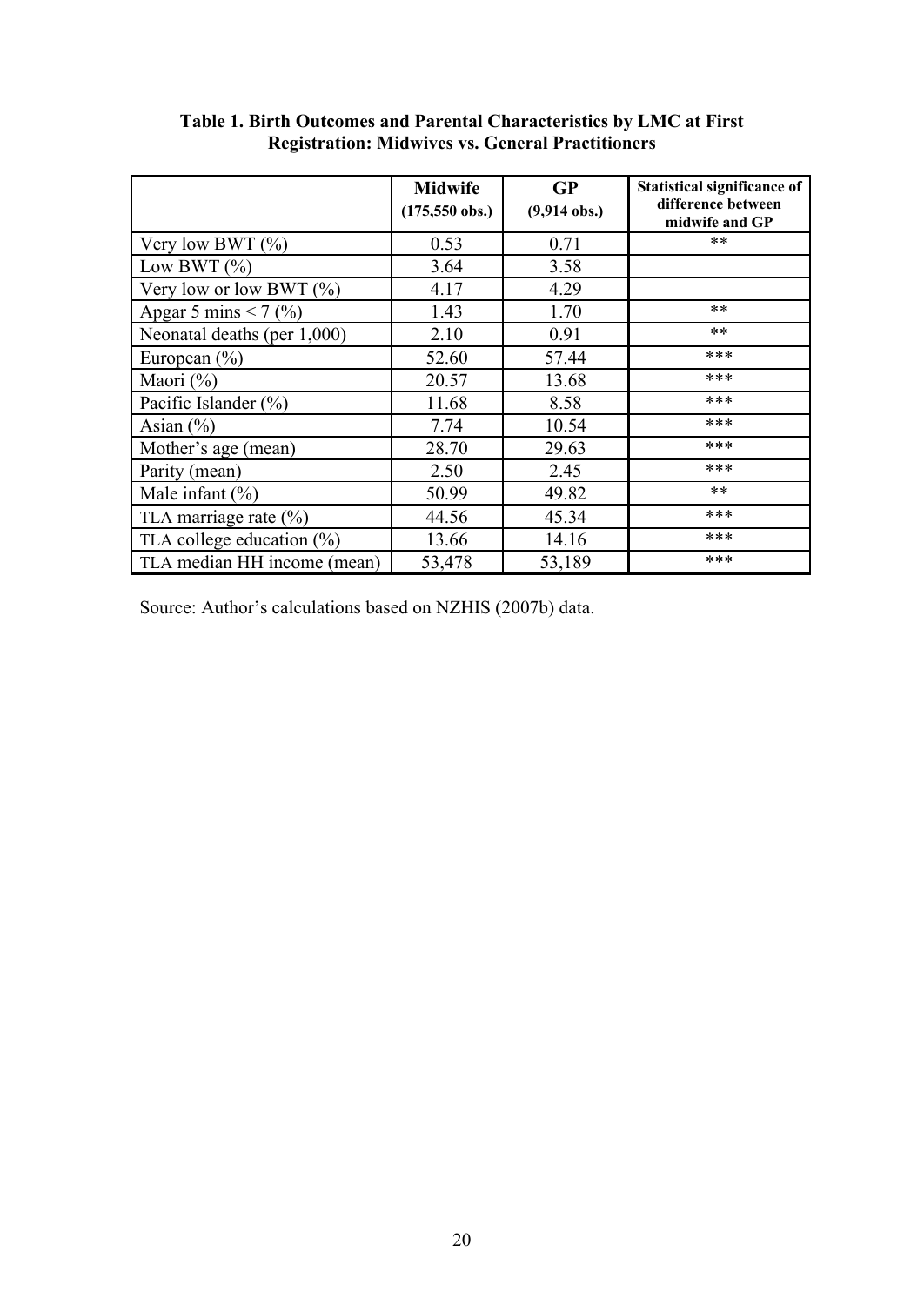|                    | <b>Midwife</b><br><b>GP</b> |                | <b>Statistical significance of</b>   |
|--------------------|-----------------------------|----------------|--------------------------------------|
|                    | $(175,550$ obs.)            | $(9,914$ obs.) | difference between<br>midwife and GP |
| Year 2003          | 84.84                       | 7.83           | ***                                  |
| <b>Year 2004</b>   | 88.50                       | 5.12           | ***                                  |
| Year 2005          | 90.60                       | 3.97           | ***                                  |
| <b>Year 2006</b>   | 91.14                       | 3.33           | ***                                  |
| Northland          | 97.47                       | 1.37           | ***                                  |
| Waitemata          | 85.92                       | 4.90           | ***                                  |
| Auckland           | 79.24                       | 3.59           | ***                                  |
| Counties Manukau   | 92.08                       | 2.72           | ***                                  |
| Waikato            | 96.75                       | 2.67           | ***                                  |
| Lakes              | 98.31                       | 1.13           | ***                                  |
| Bay of Plenty      | 98.12                       | 1.26           | ***                                  |
| Tairawhiti         | 98.88                       | 0.85           | ***                                  |
| Hawke's Bay        | 88.14                       | 11.38          | ***                                  |
| Taranaki           | 81.22                       | 3.71           | ***                                  |
| MidCentral         | 81.68                       | 12.54          | ***                                  |
| Whanganui          | 96.52                       | 1.16           | ***                                  |
| Capital & Coast    | 83.50                       | 5.84           | ***                                  |
| <b>Hutt Valley</b> | 77.10                       | 17.12          | ***                                  |
| Wairarapa          | 72.73                       | 25.09          | ***                                  |
| Nelson Marlborough | 89.34                       | 6.84           | ***                                  |
| West Coast         | 96.31                       | 2.57           | ***                                  |
| Canterbury         | 93.09                       | 5.74           | ***                                  |
| South Canterbury   | 29.92                       | 15.13          | ***                                  |
| Otago              | 95.21                       | 3.64           | ***                                  |
| Southland          | 92.11                       | 7.05           | ***                                  |

## **Table 2. Percentages of Midwives and General Practitioners as LMCs at First Registration by Year and District Health Board**

Source: Author's calculations based on NZHIS (2007b) data.